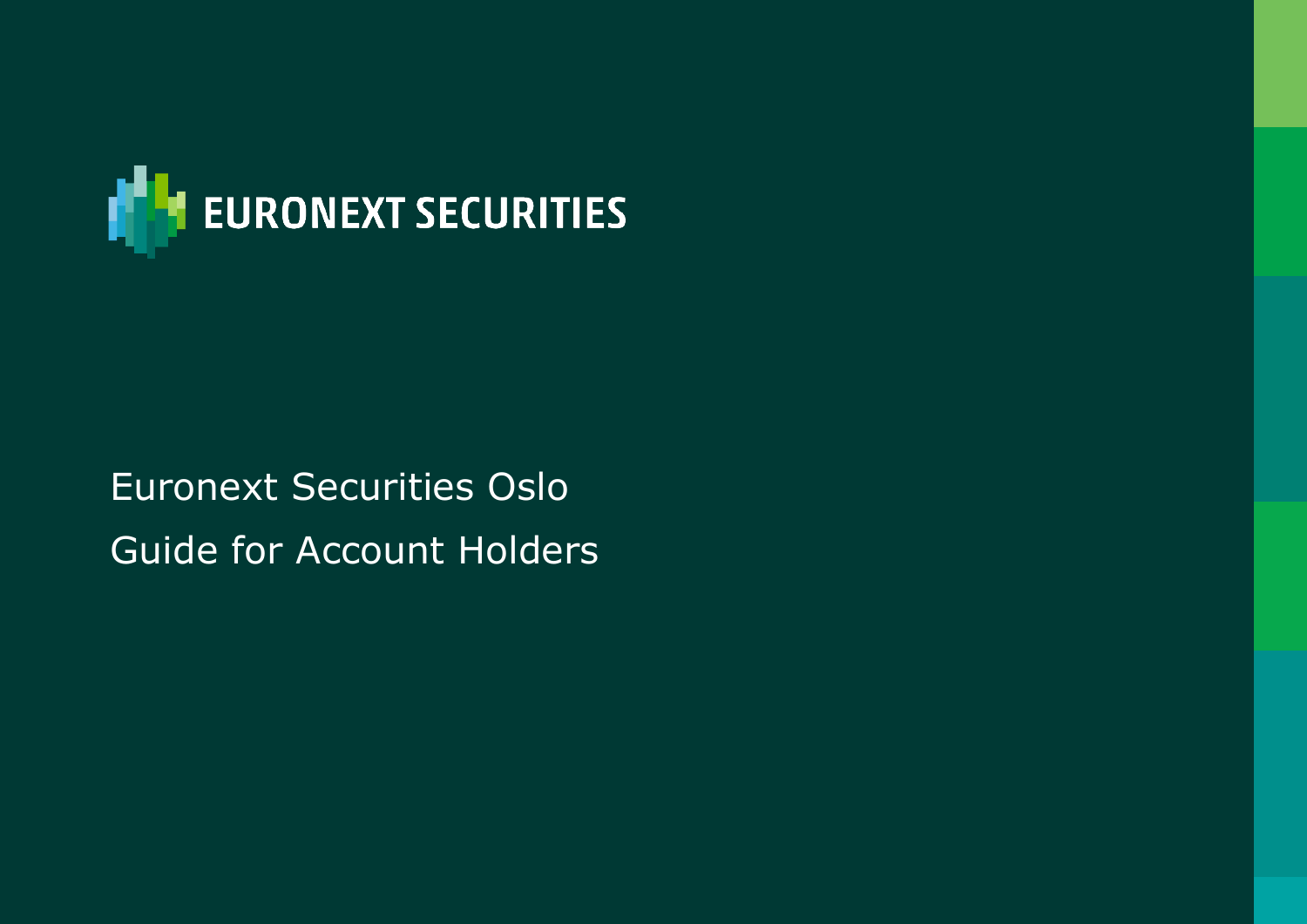#### <span id="page-1-0"></span>**1. Introduction**

#### **GENERAL**

The purpose of this guide (the «**Guide**») is to provide an overview of rules set out in the Rules for Registration Activities and Related Ancillary Services («**VPS' Rules**») established by Euronext Securities Oslo (Verdipapirsentralen ASA, «**ES-OSL**» or «**VPS**»), that are particularly relevant for holders of an account in the securities register operated by ES-OSL («**Account Holders**»). The Guide provides an overview and does not aim to be exhaustive. For a complete and updated overview of relevant rules, reference is made to VPS' Rules published on ES-OSL's website (https://www.euronextvps.no/no/lover-og-regler/). All Account Holders are encouraged to familiar themselves with VPS' Rules.

Definitions that are used but not defined in this Guide shall have the meaning ascribed to such term in VPS' Rules.

#### **PRIMARY AND SECONDARY RECORDINGS**

This Guide applies to the activities carried out by VPS in relation to the initial Recording of financial instruments in the VPS Register ('notary service') and the activities carried out by VPS in relation to the Secondary Recording of financial instruments. Items [3](#page-7-0) to [7](#page-15-0) of this Guide apply to both primary and secondary recording of instruments. Certain specific rules related to Secondarily Recorded Instruments are included in item 8 of this Guide.

Whether the recording of the financial instrument in VPS is primary or secondary is in itself without importance for Account Holders' dispositions over the instrument, including any purchase or sale (at a stock exchange in case of listed instruments), or a transfer of the instrument to another VPS Account.

For further information about primary and secondary recording, reference is made to the overview published at ES-OSL's website.

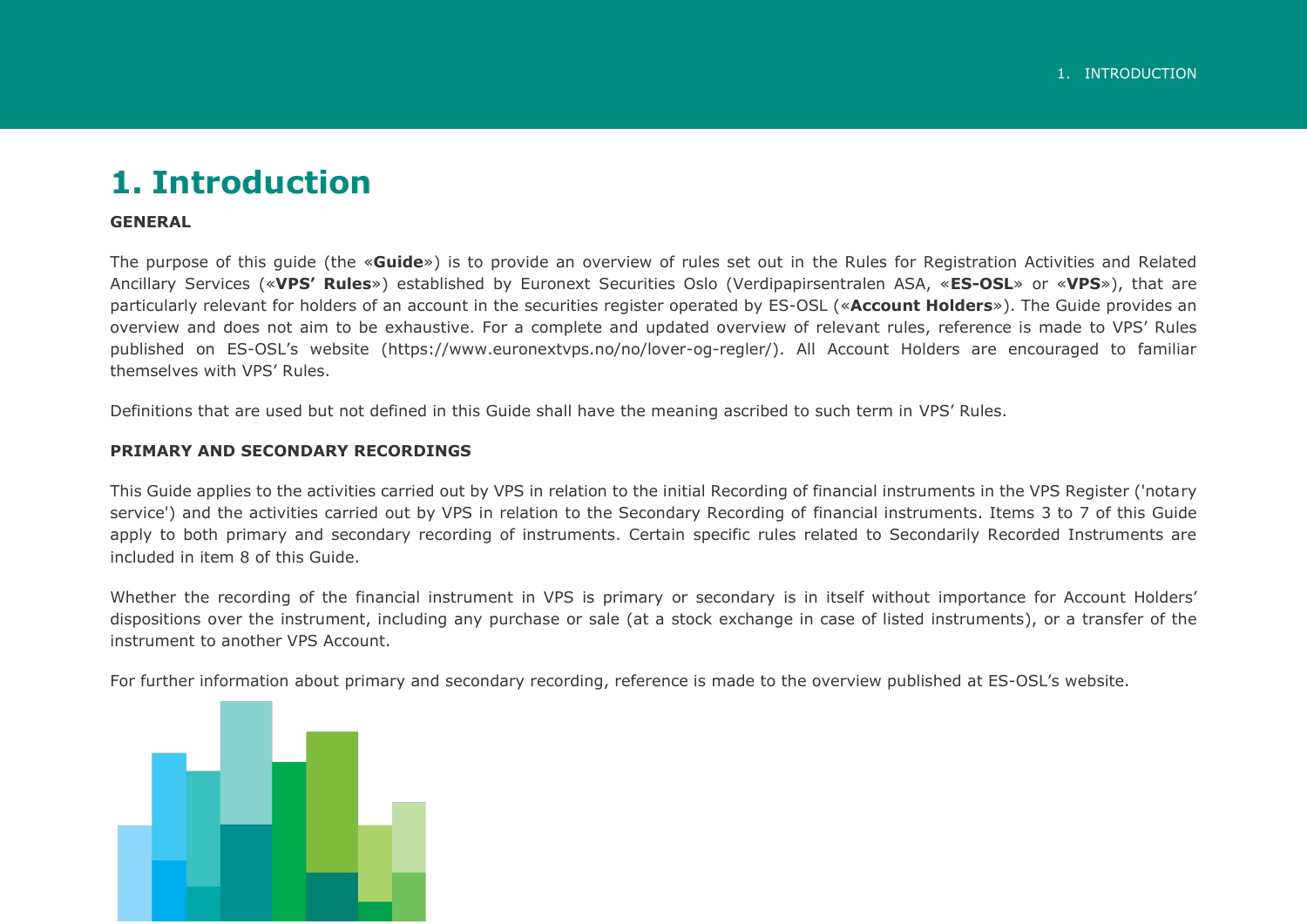## **CONTENTS**

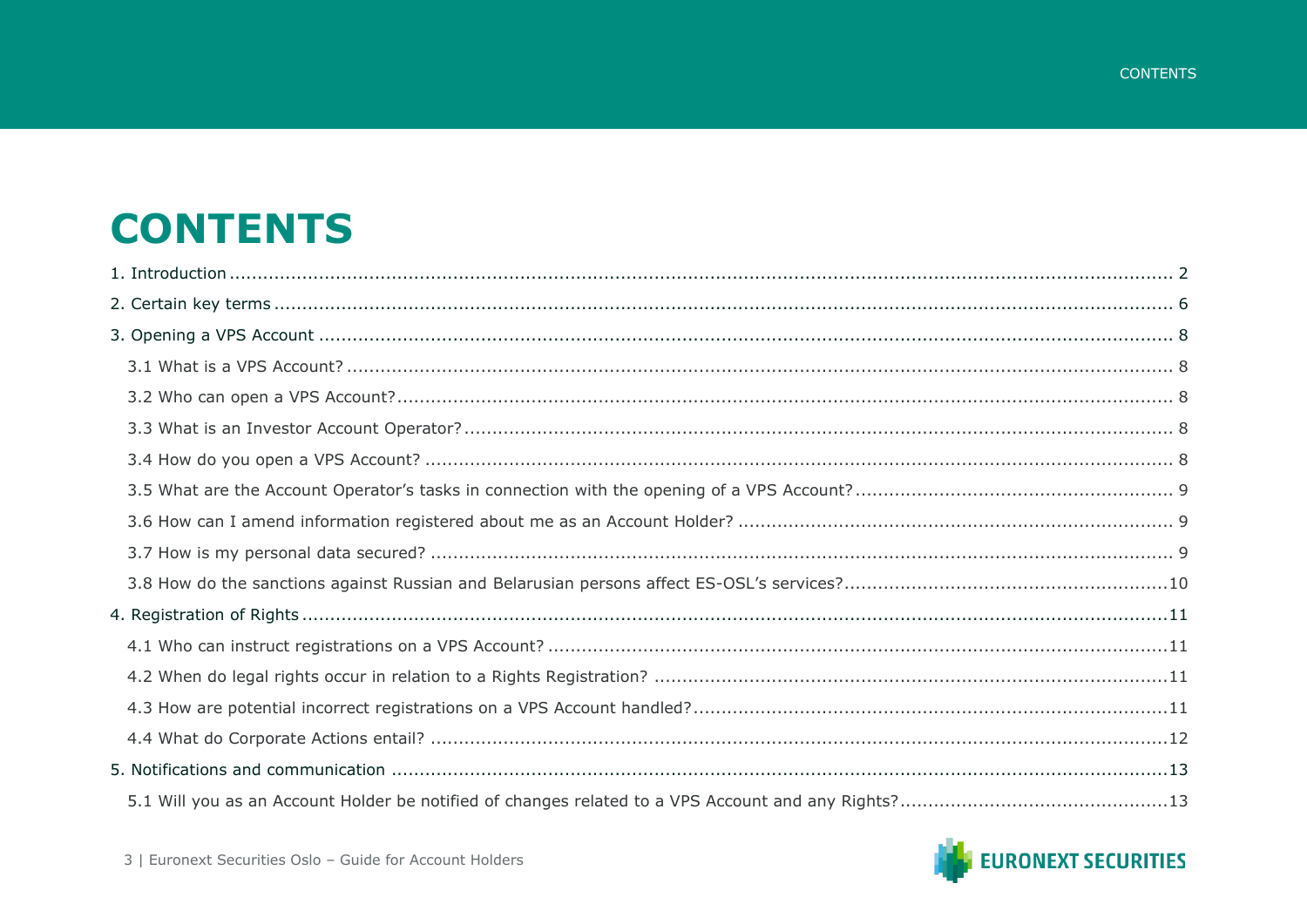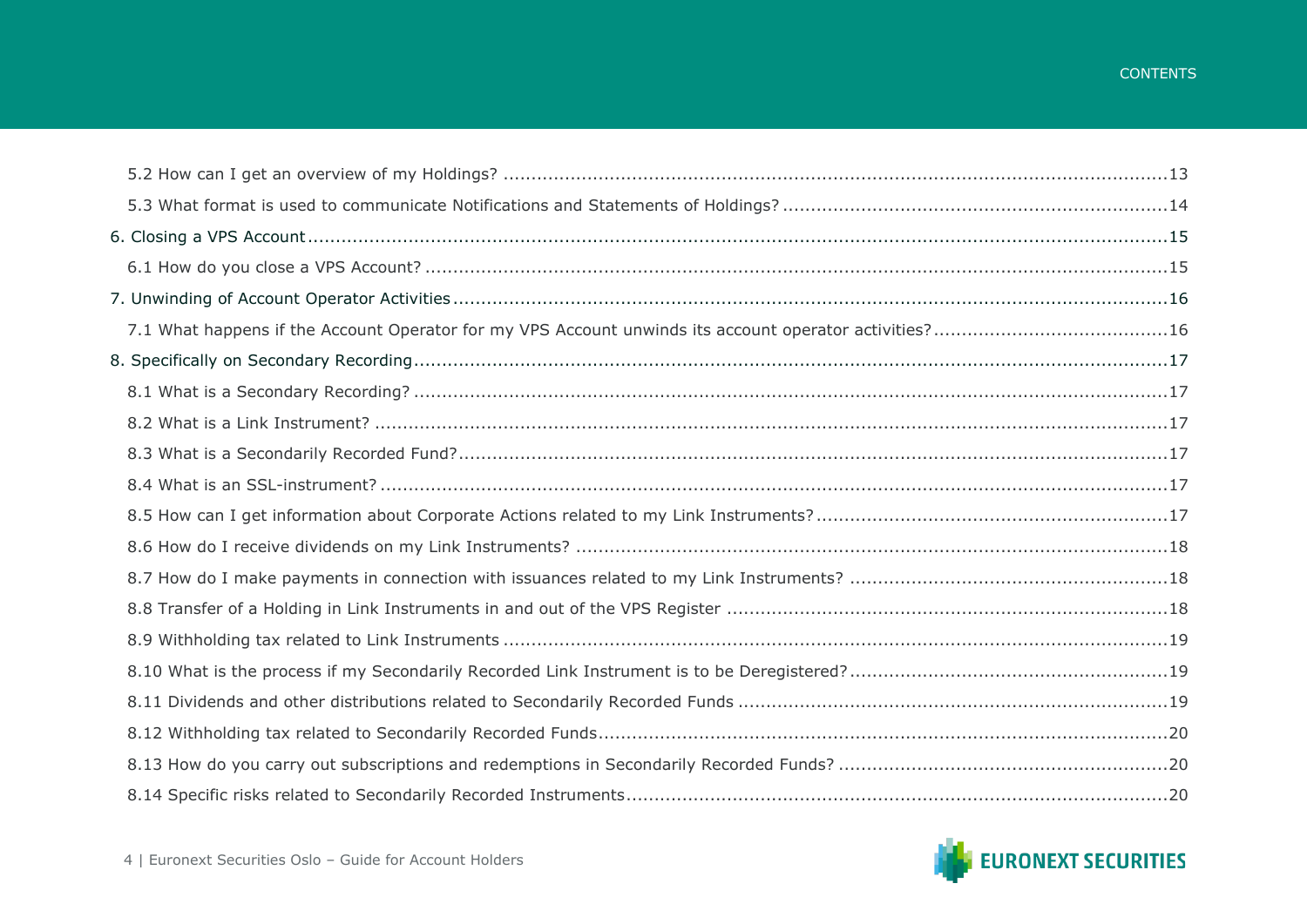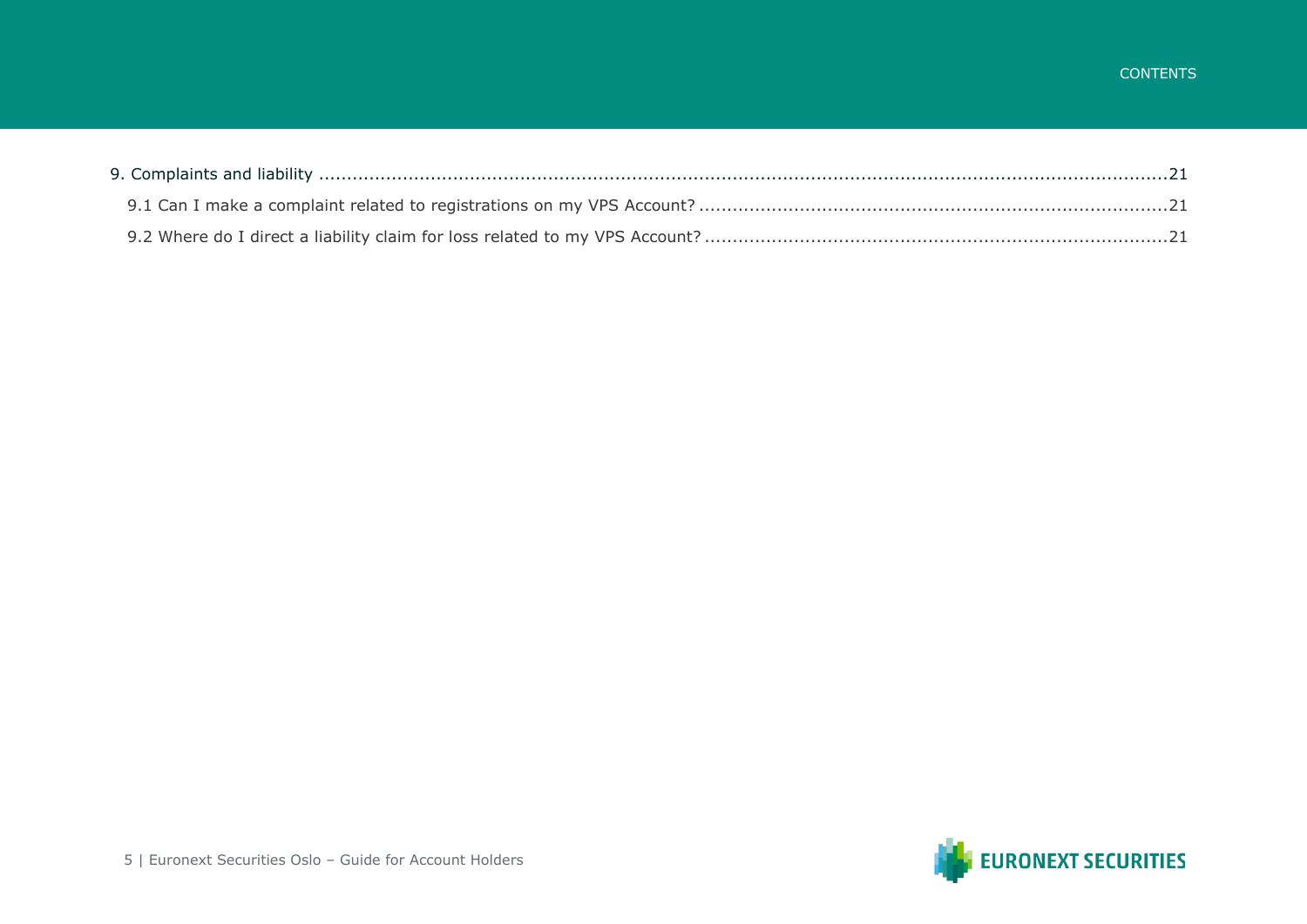### <span id="page-5-0"></span>**2. Certain key terms**

| <b>Term</b>                         | <b>Definition</b>                                                                                                                                                                                                                                                                                                                                                                                                                                                                                                                                                                                                   |
|-------------------------------------|---------------------------------------------------------------------------------------------------------------------------------------------------------------------------------------------------------------------------------------------------------------------------------------------------------------------------------------------------------------------------------------------------------------------------------------------------------------------------------------------------------------------------------------------------------------------------------------------------------------------|
| <b>Account Holder</b>               | The legal or physical person registered as the holder of a VPS Account.                                                                                                                                                                                                                                                                                                                                                                                                                                                                                                                                             |
| <b>Account Operator</b>             | An entity authorised by VPS pursuant to Section 6-2 of the Central Securities Depository Act to operate as an Account Operator<br>pursuant to one or more of the Account Operator Authorisations made available by VPS (typically the Account Holder's bank or<br>investment broker).                                                                                                                                                                                                                                                                                                                               |
| <b>Corporate Action</b>             | A decision by an issuer of a financial instrument that is Recorded in the VPS Register that causes a change in the total registered<br>capital of the instrument, a change in the total number of issued units of the financial instrument or affects the Rights associated<br>with Holdings that are already issued or that represents a cash payment to holders of the financial instrument. Examples include<br>issuances, distribution of dividends and mergers/demergers, as well as acquisitions and compulsory transfers.                                                                                    |
| <b>Cross border-</b><br>instruction | An instruction where (a) an Account Holder with a Holding in a Link Instrument wants to deregister its Holding, in whole or in<br>part, from the VPS Register, or where (b) a third party wants to register a holding of an instrument which is a Link Instrument<br>in the VPS Register, and in order to do this, instructs its Investor Account Operator or another agent to execute a delivery or<br>receipt transaction outside VPS, with the effect that the relevant party's VPS account is debited or credited, and that the<br>registered amount of the relevant Link Instrument is increased or decreased. |
| <b>CSD</b>                          | A central securities depository.                                                                                                                                                                                                                                                                                                                                                                                                                                                                                                                                                                                    |
| <b>CSDR</b>                         | The European Central Securities Depositories Regulation - Regulation (EU) No 909/2014 of the European Parliament and of the<br>Council of 23 July 2014 on improving securities settlement in the European Union and on central securities depositories.                                                                                                                                                                                                                                                                                                                                                             |
| <b>Distributor</b>                  | Investment firm, credit institution, management company for funds or a manager for alternative investment funds, which<br>manages a Holding in a Secondarily Recorded Funds.                                                                                                                                                                                                                                                                                                                                                                                                                                        |
| <b>Entitled Party</b>               | A party that has the right to give instructions for a Rights Registration in accordance with and subject to such restrictions as<br>may be imposed by the legal basis for the party's rights in this respect.                                                                                                                                                                                                                                                                                                                                                                                                       |
| <b>Holding</b>                      | The total number of units of a financial instrument held on a VPS Account.                                                                                                                                                                                                                                                                                                                                                                                                                                                                                                                                          |
| <b>Individual Account</b>           | A VPS Account that belongs to an individual investor and is registered in the investor's name.                                                                                                                                                                                                                                                                                                                                                                                                                                                                                                                      |
| <b>Limited Rights</b>               | Rights regarding a VPS Account or all or part of one or more Holdings on a VPS Account that are not rights of ownership and<br>that are not Rights exercised according to a Mandate, e.g. a lien, an attachment or a seizure order.                                                                                                                                                                                                                                                                                                                                                                                 |

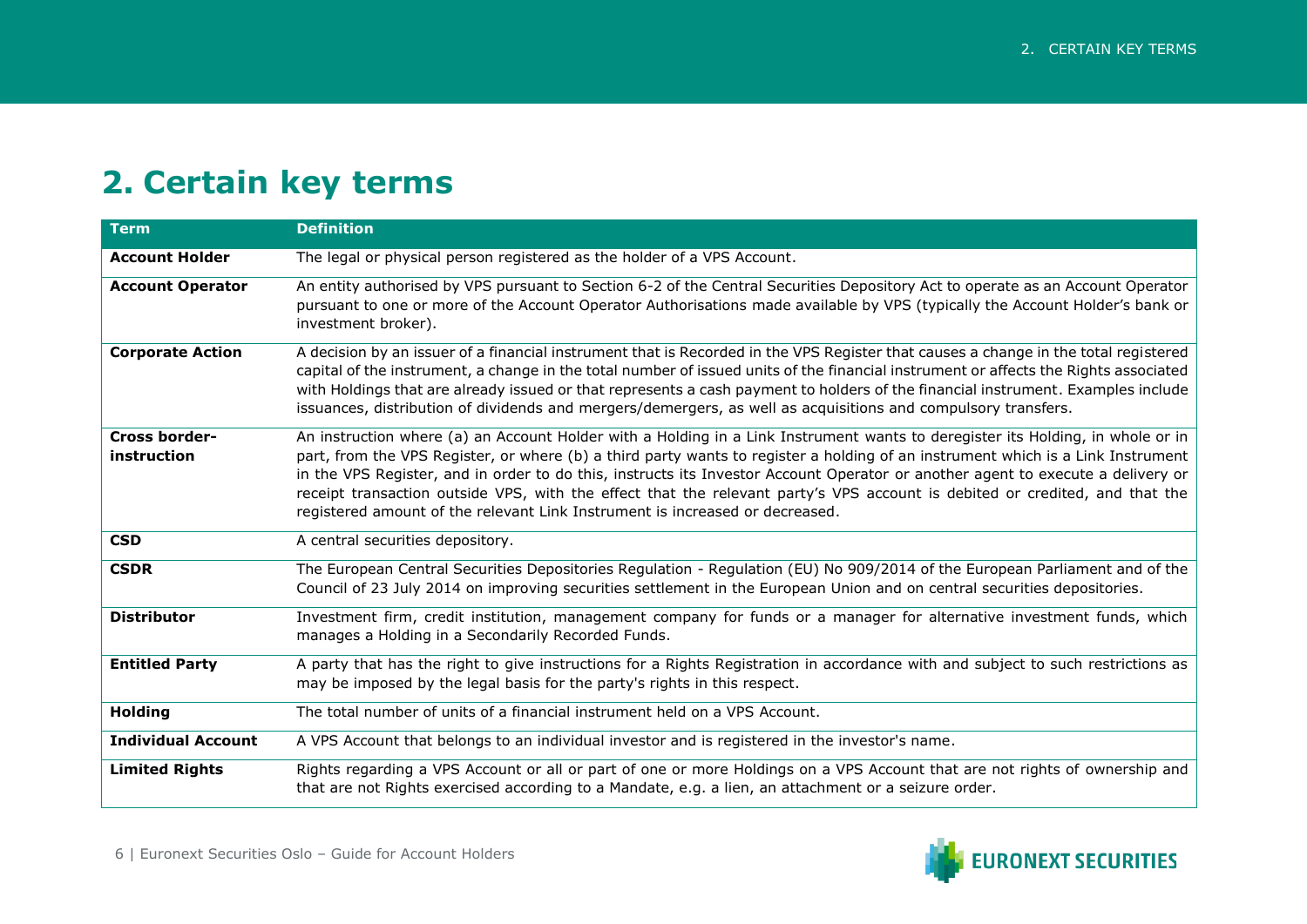| <b>Term</b>                                    | <b>Definition</b>                                                                                                                                                                                                                                                                                                                                           |
|------------------------------------------------|-------------------------------------------------------------------------------------------------------------------------------------------------------------------------------------------------------------------------------------------------------------------------------------------------------------------------------------------------------------|
| <b>Link Instrument</b>                         | Financial instruments registered in VPS through a CSD Link.                                                                                                                                                                                                                                                                                                 |
| <b>Notification</b>                            | A message sent to an Account Holder or a holder of Limited Rights after every movement on a VPS Account (as stipulated by<br>Section 5-5 of the Central Securities Depository Act).                                                                                                                                                                         |
| <b>Owner Register</b>                          | A register containing information about the owners and Nominees in respect of all the Holdings in a financial instrument that is<br>Recorded in the VPS Register.                                                                                                                                                                                           |
| <b>Recorded in</b><br><b>VPS/Record in VPS</b> | Recording financial instruments in the VPS Register in the situation where this is the initial recording of the financial instrument<br>in a book-entry system, cf. CSDR Annex 1, Core Services 1.                                                                                                                                                          |
| <b>Right</b>                                   | Ownership right to or Limited Right in a financial instrument.                                                                                                                                                                                                                                                                                              |
| <b>Rights Registration</b>                     | Registration of ownership rights or Limited Rights on a VPS Account or to a Holding of financial instruments on a VPS Account,<br>including the deletion of any such right.                                                                                                                                                                                 |
| <b>Sanction Rules</b>                          | ES-OSL may from time to time under Norwegian law be subject to sanction rules and restrictive measures applicable to services<br>provided under the CSDR. Detailed rules related to a Sanction Rule are set out in Annex 1 to VPS' Rules. The detailed rules in<br>respect of a specific Sanction Rule will apply as long as the Sanction Rule is in force. |
| <b>Secondarily</b><br><b>Recorded Funds</b>    | Mutual fund recorded in the VPS Register via a Fund Link.                                                                                                                                                                                                                                                                                                   |
| <b>Secondary Recording</b>                     | Recording of financial instruments in the VPS Register in a situation where the financial instruments are already recorded in<br>another book-entry system, such as with another CSD, or in an owner or shareholder register.                                                                                                                               |
| Sub-custodian                                  | Any Norwegian or foreign CSD, sub-custodian, agent, nominee or intermediary holding instruments in a CSD Link, a Customised<br>Link or a Fund Link.                                                                                                                                                                                                         |
| <b>Time of Registration</b>                    | The time at which a Rights Registration acquires the legal protection afforded by the Central Securities Depository Act, cf.<br>Section 7-3.                                                                                                                                                                                                                |
| <b>VPS or ES-OSL</b>                           | Verdipapirsentralen ASA or Euronext Securities Oslo.                                                                                                                                                                                                                                                                                                        |
| <b>VPS Account</b>                             | An account for the registration of ownership rights and Limited Rights to Holdings in financial instruments that are Recorded in<br>the VPS Register.                                                                                                                                                                                                       |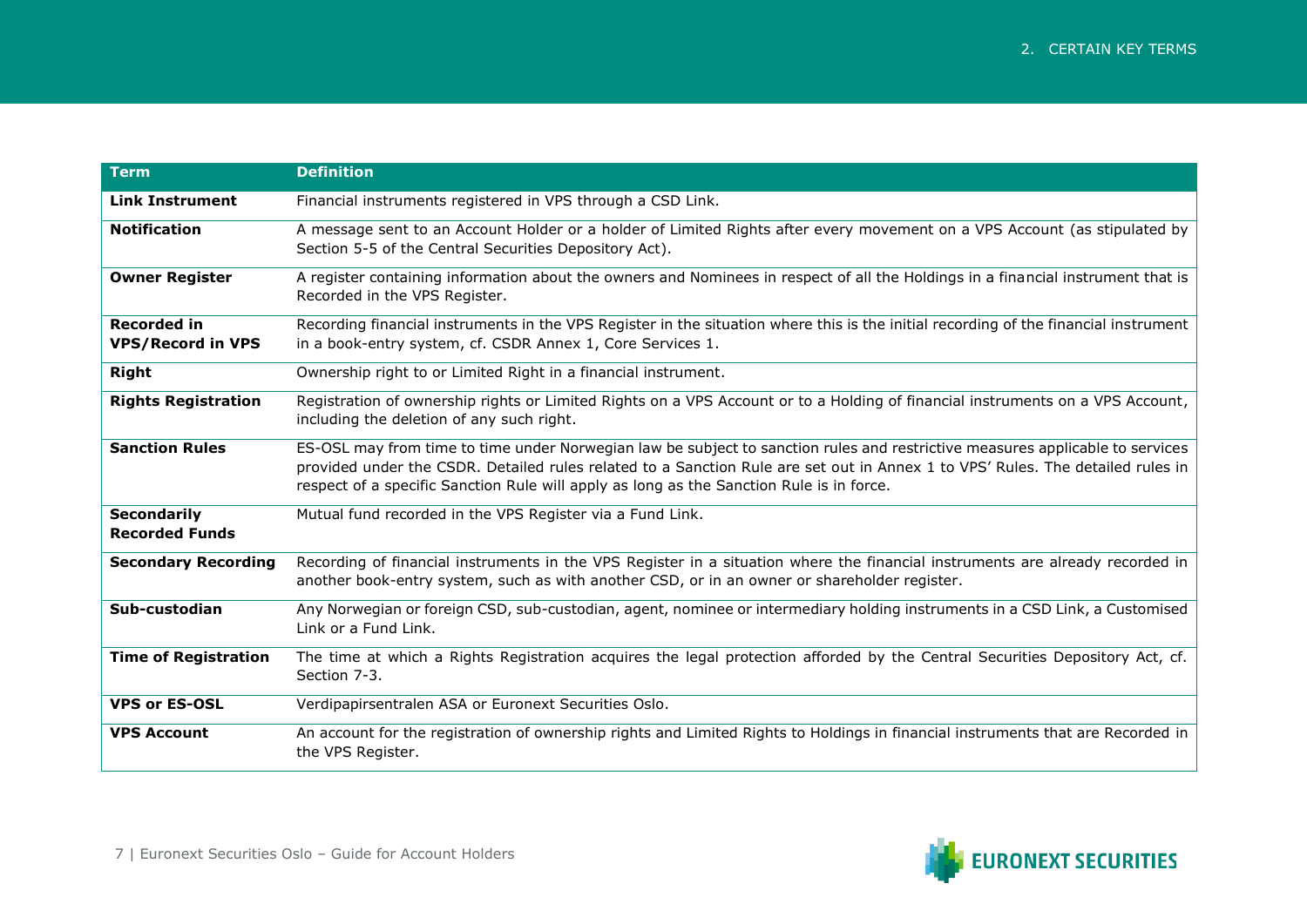### <span id="page-7-0"></span>**3. Opening a VPS Account**

<span id="page-7-4"></span><span id="page-7-3"></span><span id="page-7-2"></span><span id="page-7-1"></span>

| <b>Subject</b>                                      | <b>Description</b>                                                                                                                                                                                                                                                                                                                                                                                                                                                                                                                                                                                                                                                                   | <b>Ref. VPS' Rules</b>                                                            |
|-----------------------------------------------------|--------------------------------------------------------------------------------------------------------------------------------------------------------------------------------------------------------------------------------------------------------------------------------------------------------------------------------------------------------------------------------------------------------------------------------------------------------------------------------------------------------------------------------------------------------------------------------------------------------------------------------------------------------------------------------------|-----------------------------------------------------------------------------------|
| 3.1 What is a VPS<br>Account?                       | A VPS Account is an account for financial instruments in the VPS Register on which ownership<br>rights and Limited Rights can be registered.                                                                                                                                                                                                                                                                                                                                                                                                                                                                                                                                         | 2.3.1 General information<br>on accounts and investor<br><b>Account Operators</b> |
| 3.2 Who can open a VPS<br>Account?                  | All physical and legal persons may open one or more VPS Accounts with one or more Investor<br>Account Operators. When opening a VPS Account, the physical or legal person must provide<br>the information required pursuant to legislation, regulations issued pursuant to legislation, the<br>VPS' Rules and the Investor Account Operator's procedures, as well as the information that is<br>otherwise required to open the type of account in question and to set up a customer<br>relationship. Any further information that VPS stipulates shall also be provided if this is essential<br>to ensuring a proper registration of, and transactions in, the financial instrument. | 2.3.2.1 Account Holders                                                           |
|                                                     | The Account Holder has a duty to inform the Investor Account Operator in the event of any<br>changes to the information that has been registered.                                                                                                                                                                                                                                                                                                                                                                                                                                                                                                                                    |                                                                                   |
| 3.3 What is an Investor<br><b>Account Operator?</b> | The role of the Investor Account Operator is to open VPS Accounts for Account Holders, to carry<br>out account-to-account transactions, to register Limited Rights, and to update account<br>information and ownership rights on VPS Accounts. The Investor Account Operator shall also<br>answer enquiries and communicate with Account Holders and holders of Limited Rights in<br>connection with the operation of the VPS Accounts.                                                                                                                                                                                                                                              | 2.3.1 General information<br>on accounts and investor<br><b>Account Operators</b> |
| 3.4 How do you open a<br><b>VPS Account?</b>        | An Investor Account Operator shall enter into a written agreement with the Account Holder on<br>opening a VPS Account.                                                                                                                                                                                                                                                                                                                                                                                                                                                                                                                                                               | 2.3.2.3 Agreements with<br><b>Account Holders</b>                                 |
|                                                     | The agreement between the Investor Account Operator and the Account Holder shall ensure<br>that the Account Holder is familiar with its rights and duties pursuant to VPS' Rules and the<br>Central Securities Depository Act.                                                                                                                                                                                                                                                                                                                                                                                                                                                       |                                                                                   |
|                                                     | The Investor Account Operator shall ensure that the agreement with the Account Holder<br>includes an obligation for the Account Holder to update the information registered on its account<br>in the event of any change, e.g. to its postal address, email address, linked bank account, LEI<br>etc.                                                                                                                                                                                                                                                                                                                                                                                |                                                                                   |

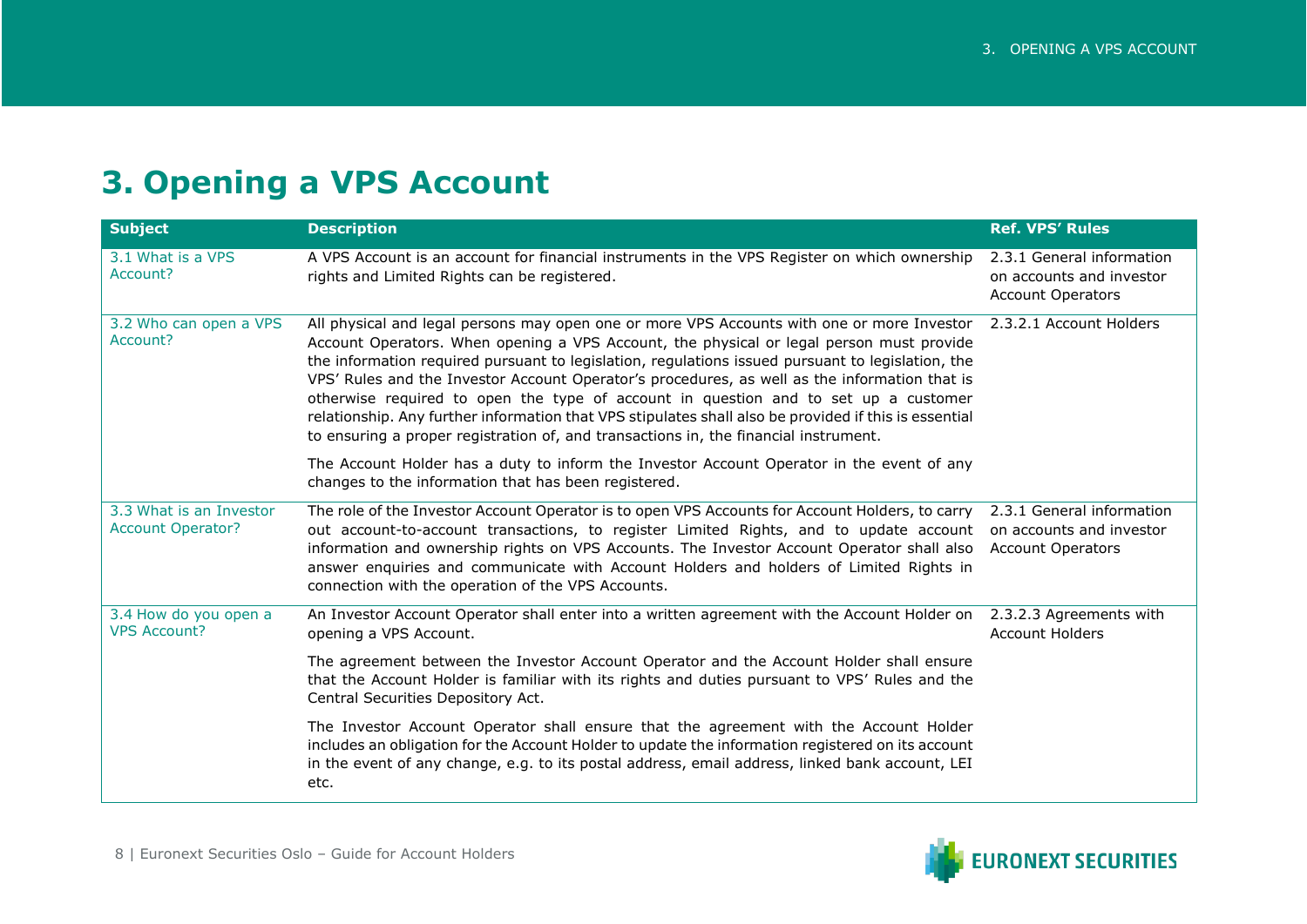<span id="page-8-2"></span><span id="page-8-1"></span><span id="page-8-0"></span>

| <b>Subject</b>                                                                     | <b>Description</b>                                                                                                                                                                                                                                                                                                                                                                                                                                                                                                 | <b>Ref. VPS' Rules</b>                                                                      |
|------------------------------------------------------------------------------------|--------------------------------------------------------------------------------------------------------------------------------------------------------------------------------------------------------------------------------------------------------------------------------------------------------------------------------------------------------------------------------------------------------------------------------------------------------------------------------------------------------------------|---------------------------------------------------------------------------------------------|
|                                                                                    | The Issuer Account Operator shall also stipulate in its agreement with the Account Holder that<br>VPS may check the information registered on the Account Holder's VPS Account against the<br>official central identity and business entity registers and update the Account Holder's VPS<br>Account with such information.                                                                                                                                                                                        |                                                                                             |
| 3.5 What are the Account                                                           | When opening a VPS Account, the Investor Account Operator shall:                                                                                                                                                                                                                                                                                                                                                                                                                                                   | 2.3.2.2 Investor Account                                                                    |
| Operator's tasks in<br>connection with the                                         | 1. Check that the requirements for the account to be opened are satisfied,                                                                                                                                                                                                                                                                                                                                                                                                                                         | Operators                                                                                   |
| opening of a VPS<br>Account?                                                       | 2. Obtain and register such information about the Account Holder as is required to open the<br>type of account in question and the information that must be registered pursuant to applicable<br>rules and legislation, including the Account Holder's company registration number or national<br>identity number. Any further information that VPS requires to be registered shall also be<br>provided if this is essential to ensuring proper registration of, and transactions in, the financial<br>instrument. |                                                                                             |
|                                                                                    | 3. Obtain and register the information that is required pursuant to the Tax Administration Act<br>and the regulations issued pursuant thereto.                                                                                                                                                                                                                                                                                                                                                                     |                                                                                             |
| 3.6 How can I amend<br>information registered<br>about me as an Account<br>Holder? | The Investor Account Operator shall change the information registered about an Account Holder<br>when the Account Holder notifies it of any change. If the Investor Account Operator has reason<br>to believe that information about an Account Holder is not up-to-date, the Investor Account<br>Operator shall contact the Account Holder to investigate the matter further and shall update<br>any information as required.                                                                                     | 2.3.3.1 General on account<br>operation and maintenance<br>by Investor Account<br>Operators |
|                                                                                    | The Account Holder may amend certain information itself if the Account Operator offers such a<br>service.                                                                                                                                                                                                                                                                                                                                                                                                          |                                                                                             |
| 3.7 How is my personal<br>data secured?                                            | VPS and Account Operators are joint controllers for the personal data processed in connection 2.5.4 Personal data<br>with Registration Activities. VPS and Account Operators shall provide each other with contact<br>information that is to be used for enquiries related to data protection.                                                                                                                                                                                                                     |                                                                                             |
|                                                                                    | Parties that collect and register data as part of their Registration Activities are responsible for<br>ensuring that the data is collected and registered in accordance with the Personal Data<br>Legislation and Regulations, and this includes providing information to data subjects in the<br>event that their data is collected and keeping their data up-to-date. In the event that data from                                                                                                                |                                                                                             |

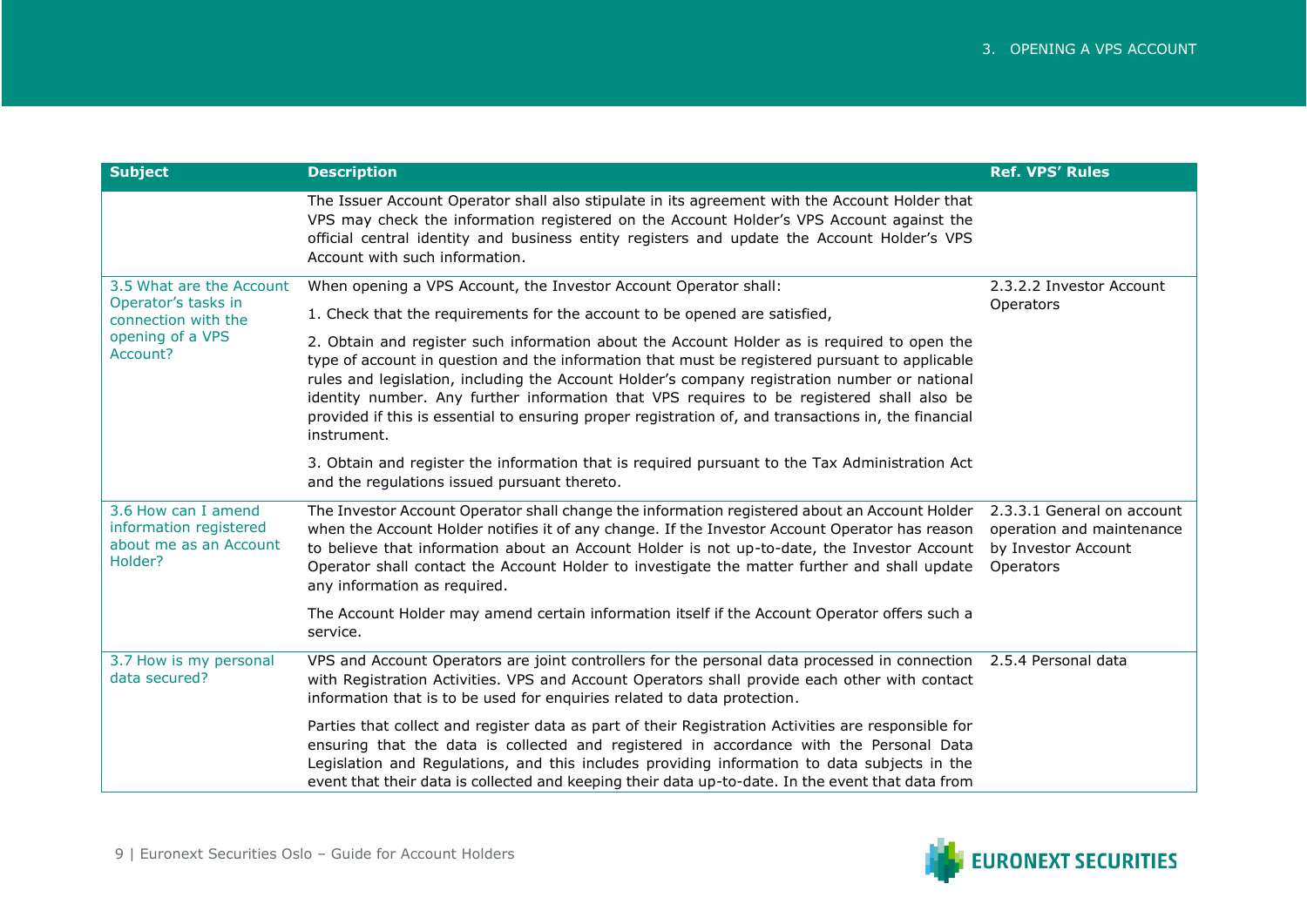<span id="page-9-0"></span>

| <b>Subject</b>                                                                                     | <b>Description</b>                                                                                                                                                                                                                                                                                                                                                                                                                                                                                                                                                                                                                                                                                                                                                                               | <b>Ref. VPS' Rules</b>                                                                                                               |
|----------------------------------------------------------------------------------------------------|--------------------------------------------------------------------------------------------------------------------------------------------------------------------------------------------------------------------------------------------------------------------------------------------------------------------------------------------------------------------------------------------------------------------------------------------------------------------------------------------------------------------------------------------------------------------------------------------------------------------------------------------------------------------------------------------------------------------------------------------------------------------------------------------------|--------------------------------------------------------------------------------------------------------------------------------------|
|                                                                                                    | Registration Activities are disclosed, the party that discloses the data is responsible for ensuring<br>that it is disclosed in accordance with the Personal Data Legislation and Regulations.                                                                                                                                                                                                                                                                                                                                                                                                                                                                                                                                                                                                   |                                                                                                                                      |
| 3.8 How do the sanctions<br>against Russian and<br>Belarusian persons affect<br>ES-OSL's services? | Where ES-OSL is prohibited from providing services to an Account Holder due to Sanction Rules<br>in respect of certain financial instruments, ES-OSL will implement measures to prevent the<br>Account Holder from holding the relevant financial instruments on a VPS Account, and from<br>receiving services e.g., in respect of Corporate Actions, which ES-OSL is prohibited from<br>providing to the Account Holder. If, notwithstanding the prohibition, such financial instruments<br>are registered on the VPS Account of such Account Holder, ES-OSL will freeze the holding until<br>the applicable Sanction Rules no longer are in force or the Account Holder no longer is a person<br>in respect of which ES-OSL under the Sanction Rules is prohibited from providing services to. | 2.5.7.2 Sanctions and<br>restrictive measures<br>applicable to the services<br>provided by VPS<br>Item 1 of Annex 1 to VPS'<br>Rules |
|                                                                                                    | ES-OSL assesses whether an Account Holder is subject to restrictions based on the Sanction<br>Rules and the information registered in the VPS Register by the Account Operator. In the event<br>that an Account Holder is of the opinion that it should not be subject to restrictions, the Account<br>Holder should contact its Account Operator and provide relevant documentation to the Account<br>Operator.                                                                                                                                                                                                                                                                                                                                                                                 |                                                                                                                                      |
|                                                                                                    | Detailed rules regarding a Sanction Rule may be set out in Annex 1 to VPS' Rules. ES-OSL is,<br>as an authorised CSD, subject to the restrictive measures set out in Norwegian regulation of<br>15 August 2014 no. 1076 section 8g and Norwegian regulation of 8 September 2006 no. 1041<br>section 2 (1). For further information on restrictive measures related to Russian and Belarusian<br>persons, reference is made to item 1 of Annex 1 to VPS' Rules.                                                                                                                                                                                                                                                                                                                                   |                                                                                                                                      |

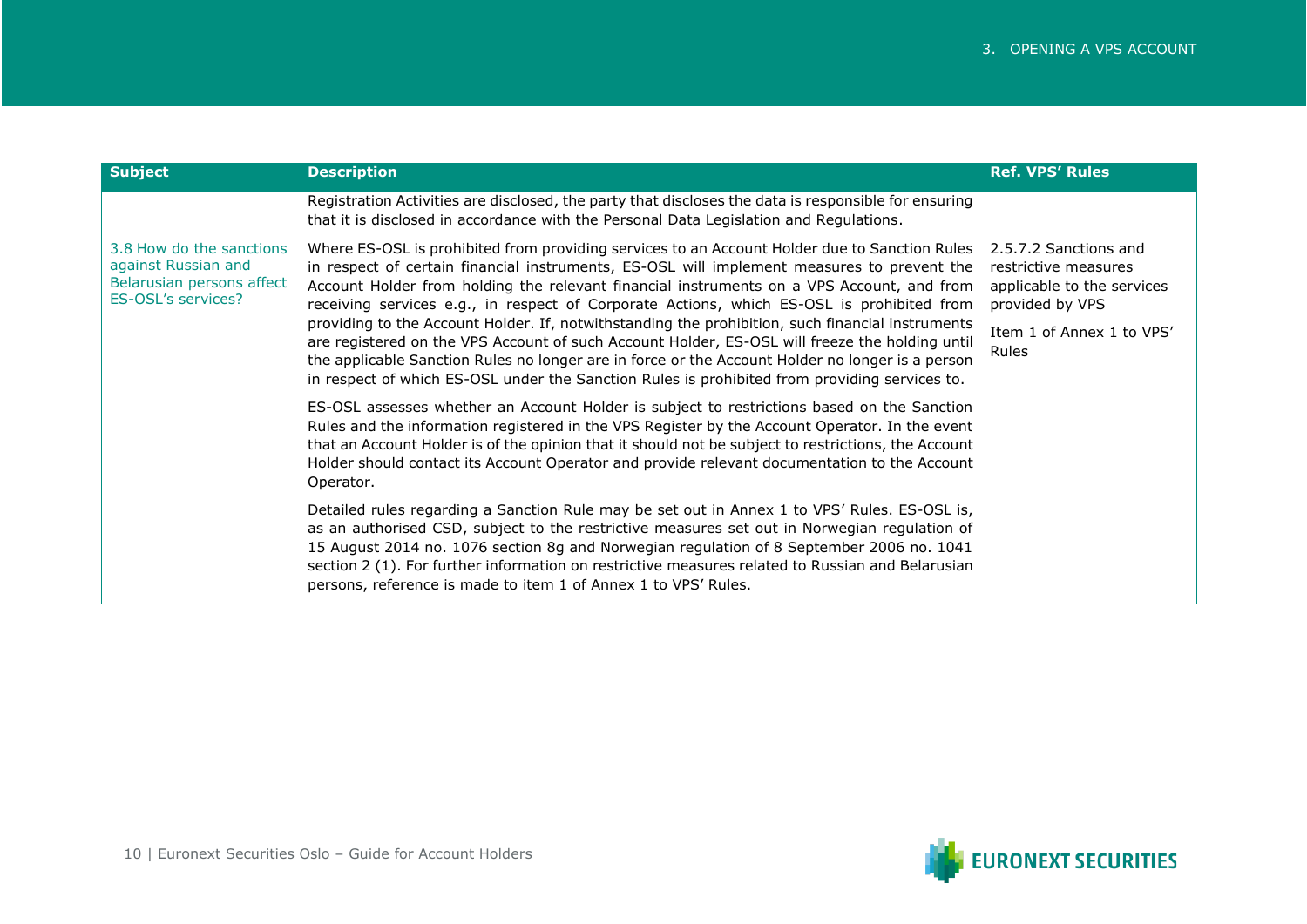### <span id="page-10-0"></span>**4. Registration of Rights**

<span id="page-10-3"></span><span id="page-10-2"></span><span id="page-10-1"></span>

| <b>Subject</b>                                                                    | <b>Description</b>                                                                                                                                                                                                                                                                                                                    | <b>Ref. VPS' Rules</b>              |
|-----------------------------------------------------------------------------------|---------------------------------------------------------------------------------------------------------------------------------------------------------------------------------------------------------------------------------------------------------------------------------------------------------------------------------------|-------------------------------------|
| 4.1 Who can instruct<br>registrations on a VPS                                    | The Investor Account Operator for the VPS Account in question carries out registrations on the<br>VPS Account after an Entitled Party has sent a Registration Instruction.                                                                                                                                                            | 2.3.4.2 Who is an Entitled<br>Party |
| Account?                                                                          | An Entitled Party (a party entitled to request a registration) in relation to a VPS Account is:                                                                                                                                                                                                                                       |                                     |
|                                                                                   | 1. The Account Holder.                                                                                                                                                                                                                                                                                                                |                                     |
|                                                                                   | 2. A holder of Limited Rights registered on the VPS Account in question.                                                                                                                                                                                                                                                              |                                     |
|                                                                                   | 3. A party that is registered as having a Mandate on the VPS Account in question.                                                                                                                                                                                                                                                     |                                     |
|                                                                                   | 4. Any other party that may, in accordance with legislation, request a registration on the<br>relevant VPS Account.                                                                                                                                                                                                                   |                                     |
|                                                                                   | 5. A party that can in some other way document that it has Limited Rights, a Mandate or the<br>right to a Holding on the VPS Account in question.                                                                                                                                                                                     |                                     |
|                                                                                   | Entitled Parties must provide documentary evidence of their identity and of the legal basis for<br>any Registration Instruction.                                                                                                                                                                                                      |                                     |
| 4.2 When do legal rights<br>occur in relation to a<br><b>Rights Registration?</b> | Legal rights related to a Right occur when the Right has been registered on the VPS Account. 2.3.4.5 Time of Registration<br>A registered Right takes priority over a Right that is not registered or that is registered at a<br>later point in time, cf. Central Securities Depository Act, Section 7-3.                             |                                     |
| 4.3 How are potential<br>incorrect registrations on<br>a VPS Account handled?     | An incorrect registration means any registration that is not carried out in accordance with or 2.5.5 Correction of<br>on the basis of a valid Registration Instruction issued by an Entitled Party, and also includes an incorrect registrations<br>incorrect refusal to carry out a valid Registration Instruction.                  |                                     |
|                                                                                   | The Account Operator or the party that carried out the Rights Registration shall correct the<br>incorrect registration without unnecessary delay once it becomes aware of the incorrect<br>registration. This duty to correct incorrect registrations also applies to incorrect refusals to carry<br>out a valid Rights Registration. |                                     |

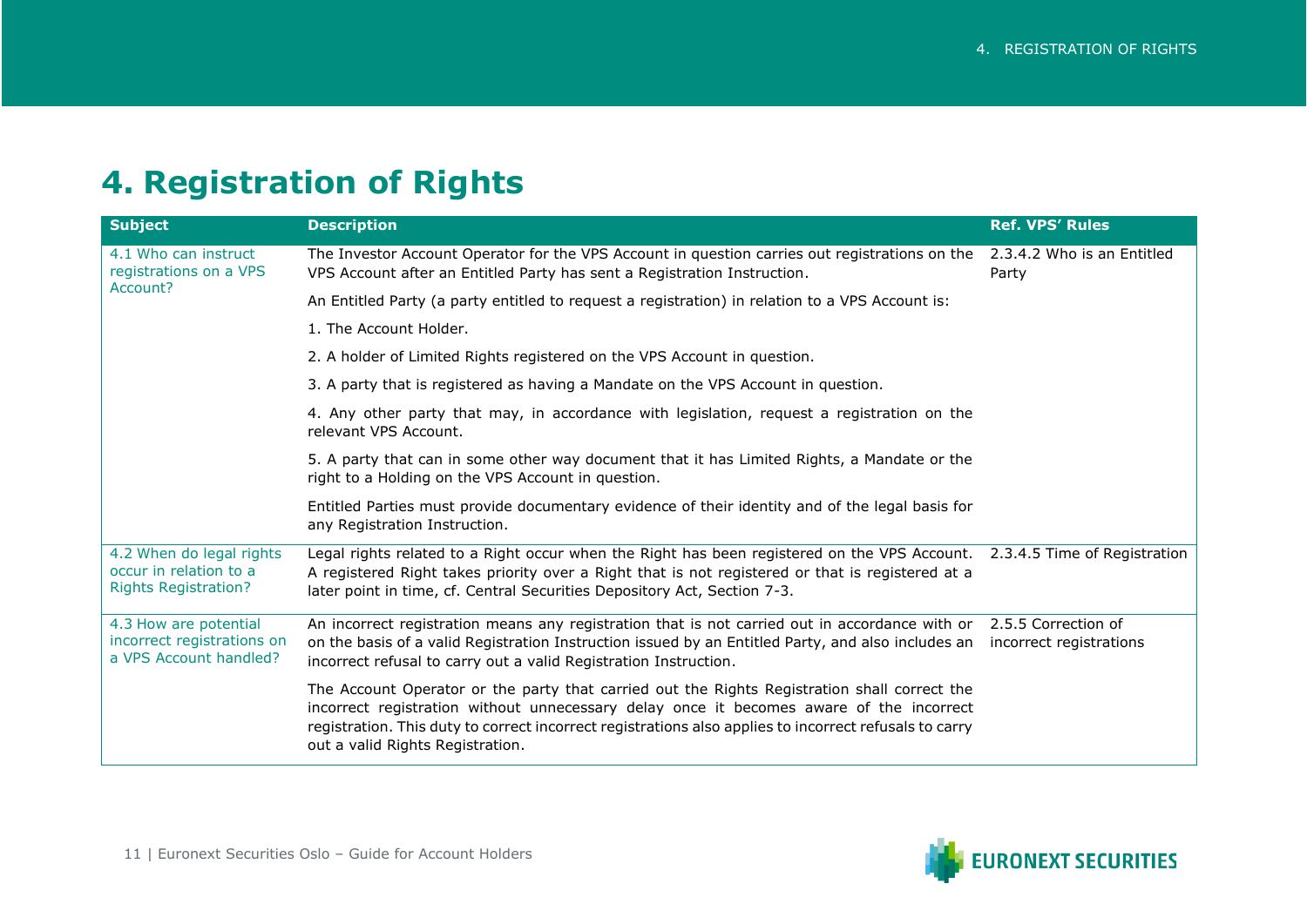<span id="page-11-0"></span>

| <b>Subject</b>                           | <b>Description</b>                                                                                                                                                                                                                                                                                                                                 | <b>Ref. VPS' Rules</b>                                       |
|------------------------------------------|----------------------------------------------------------------------------------------------------------------------------------------------------------------------------------------------------------------------------------------------------------------------------------------------------------------------------------------------------|--------------------------------------------------------------|
|                                          | If an Account Operator has reason to believe that an incorrect registration has been carried out<br>on a VPS Account, it shall immediately carry out investigations to the extent required in order<br>to clarify the matter.                                                                                                                      |                                                              |
|                                          | When correcting an incorrect registration, the Account Operator shall notify the Account Holder<br>and any other parties affected by the correction. Notification shall be provided without undue<br>delay once the correction has been made.                                                                                                      |                                                              |
| 4.4 What do Corporate<br>Actions entail? | The term Corporate Actions is explained in item Error! Reference source not found. above.                                                                                                                                                                                                                                                          | 3.4.1 General                                                |
|                                          | The implementation of a Corporate Action will in many cases involve a registration in the VPS<br>Register in the form of a change in the registered capital of the instrument, the total number<br>of units issued or the Rights in, or to, already issued Holdings. A Corporate Action can also<br>entail a direct payment to the Account Holder. | 3.4.2 VPS' obligations in<br>respect of Corporate<br>Actions |
|                                          | Further information on notifications and communication related to changes in the VPS Register<br>is set out in item 5 below.                                                                                                                                                                                                                       |                                                              |

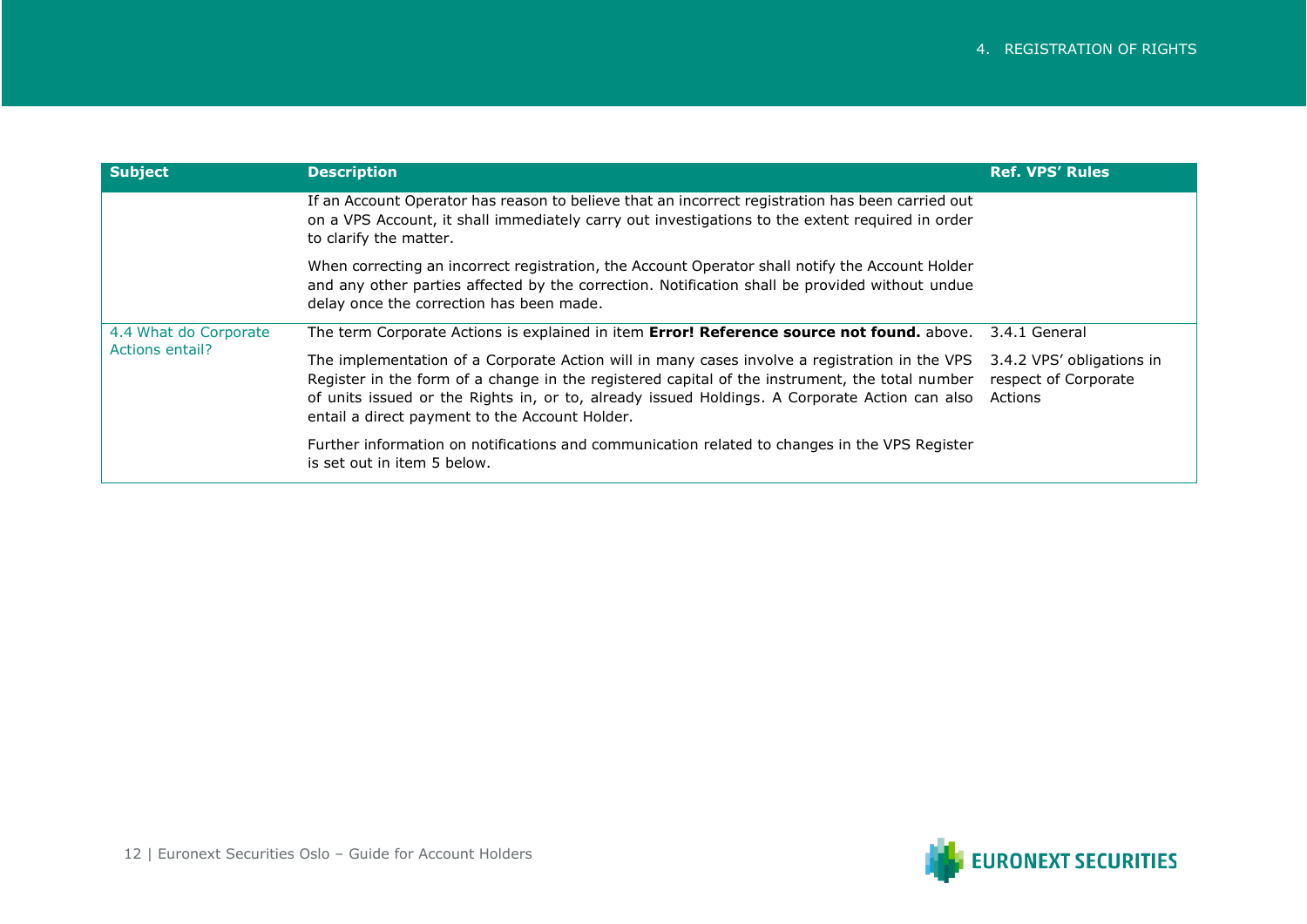#### <span id="page-12-0"></span>**5. Notifications and communication**

<span id="page-12-2"></span><span id="page-12-1"></span>

| <b>Subject</b>                                                                                                | <b>Description</b>                                                                                                                                                                                                                                                                                                                                                                                                                                                                                                    | <b>Ref. VPS' Rules</b> |
|---------------------------------------------------------------------------------------------------------------|-----------------------------------------------------------------------------------------------------------------------------------------------------------------------------------------------------------------------------------------------------------------------------------------------------------------------------------------------------------------------------------------------------------------------------------------------------------------------------------------------------------------------|------------------------|
| 5.1 Will you as an<br>Account Holder be<br>notified of changes<br>related to a VPS Account<br>and any Rights? | VPS will send the Account Holder a Notification when its VPS Account is opened, and then 2.3.5.2 Notifications<br>thereafter when a change is registered in the VPS Register that may be of significance for the<br>Account Holder's rights, unless the investor prefers not to receive Notifications. The Investor<br>Account Operator shall document such preferences. Examples of changes that shall be notified<br>include registrations/changes in rights and authorisations, as well as changes in the Holding. |                        |
|                                                                                                               | VPS will send a Notification to the Account Holder no later than three business days after a<br>change is registered on the VPS Account.                                                                                                                                                                                                                                                                                                                                                                              |                        |
|                                                                                                               | If an Account Holder does not wish to receive Notifications, this must be agreed with the<br>Investor Account Operator. The Investor Account Operator must be able to document the<br>Account Holder's choice. Account Holders cannot refuse to receive certain types of Notification.                                                                                                                                                                                                                                |                        |
| 5.2 How can I get an<br>overview of my Holdings?                                                              | VPS will send Account Holders and Holders of Limited Rights a Statement of Holdings once a 2.3.5.3 Statements of<br>year showing their ownership rights and Limited Rights as registered in the VPS Register at 31<br>December (annual statement). Neither Account Holders nor Holders of Limited Rights are<br>permitted to refuse being sent a Statement of Holdings for a VPS Account.                                                                                                                             | Holdings               |
|                                                                                                               | The Statement of Holdings sent to an Account Holder shall as a minimum show:                                                                                                                                                                                                                                                                                                                                                                                                                                          |                        |
|                                                                                                               | 1. The Account Holder's name and address, personal identity number/D-number or company<br>registration number.                                                                                                                                                                                                                                                                                                                                                                                                        |                        |
|                                                                                                               | 2. The Investor Account Operator's name and address.                                                                                                                                                                                                                                                                                                                                                                                                                                                                  |                        |
|                                                                                                               | 3. Whether the VPS Account is a Nominee Account.                                                                                                                                                                                                                                                                                                                                                                                                                                                                      |                        |
|                                                                                                               | 4. Details of the Holdings and their size.                                                                                                                                                                                                                                                                                                                                                                                                                                                                            |                        |
|                                                                                                               | 5. Details of Limited Rights registered on the VPS Account.                                                                                                                                                                                                                                                                                                                                                                                                                                                           |                        |
|                                                                                                               | 6. Any Mandates registered on the VPS Account, and                                                                                                                                                                                                                                                                                                                                                                                                                                                                    |                        |

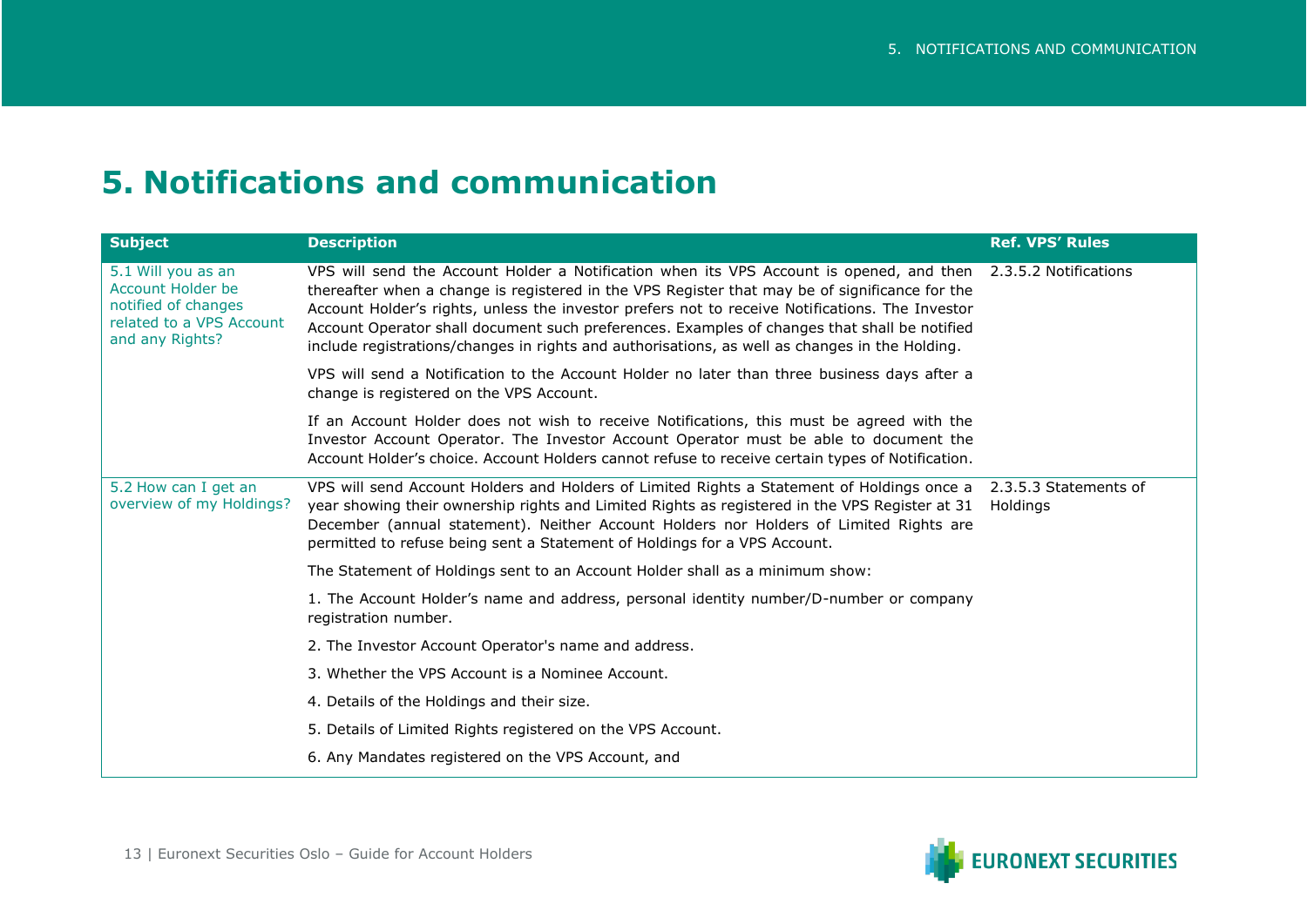<span id="page-13-0"></span>

| <b>Subject</b>                                                 | <b>Description</b>                                                                                                                                                                                                                               | <b>Ref. VPS' Rules</b> |
|----------------------------------------------------------------|--------------------------------------------------------------------------------------------------------------------------------------------------------------------------------------------------------------------------------------------------|------------------------|
|                                                                | 7. Other information required by legislation, regulations issued pursuant to legislation or<br>decisions by public authorities.                                                                                                                  |                        |
| 5.3 What format is used<br>to communicate<br>Notifications and | Account Holders and holders of Limited Rights are entitled to receive Notifications and 2.3.5.1 General<br>Statements of Holdings either electronically or by post.                                                                              |                        |
| <b>Statements of Holdings?</b>                                 | Notifications and Statements of Holdings are sent electronically between Account Holders and<br>VPS or Account Holders and Investor Account Operators, unless an Account Holder chooses<br>otherwise.                                            |                        |
|                                                                | If an Account Holder wishes to change its preferred communication method, it must notify the<br>Investor Account Operator. The Account Holder may, if the Investor Account Operator offers<br>such a service, change certain information itself. |                        |

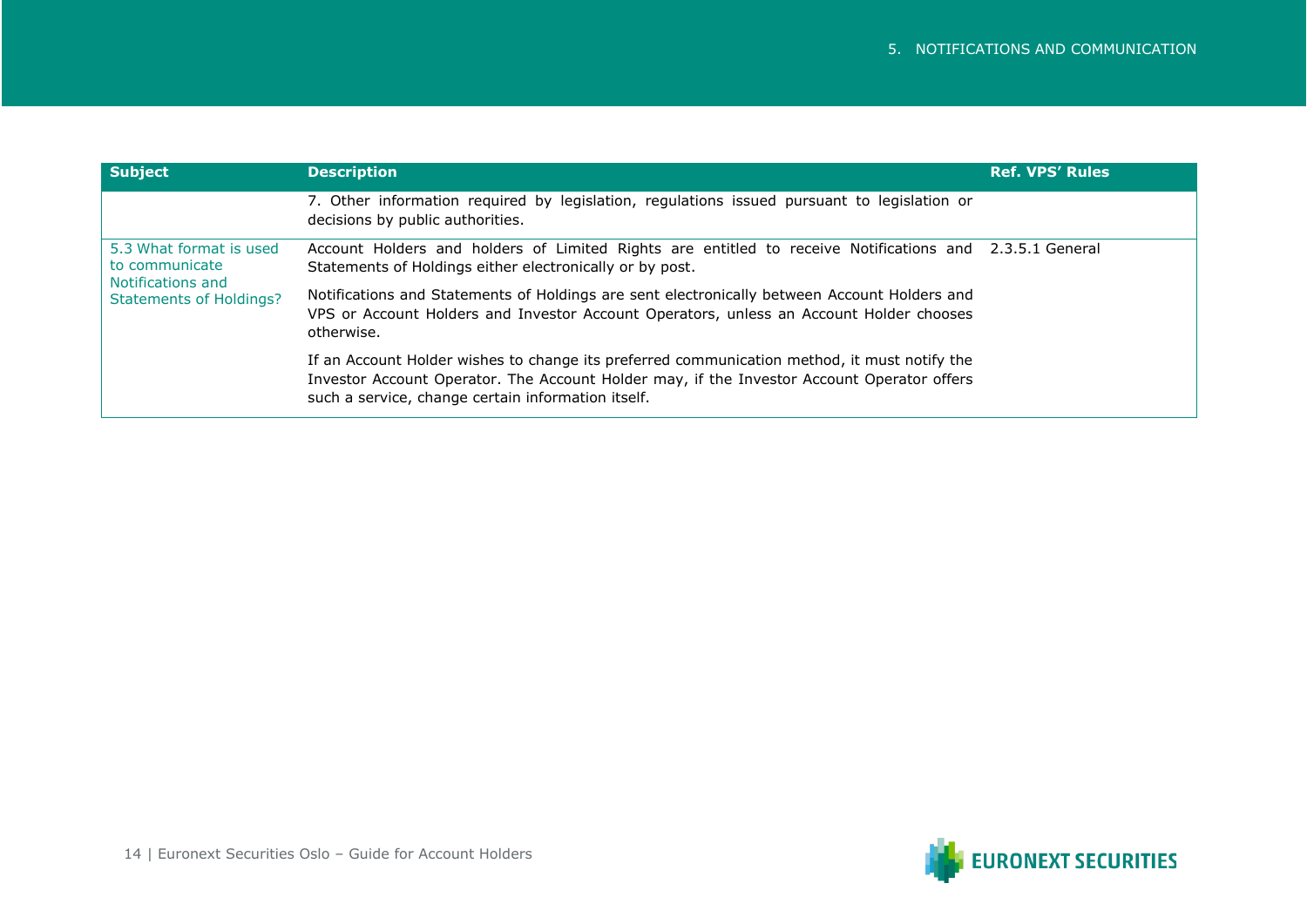#### <span id="page-14-0"></span>**6. Closing a VPS Account**

<span id="page-14-1"></span>

| <b>Subject</b>                                | <b>Description</b>                                                                                                                                                                                                                                                                                                                                                                                                                                                                                                                                                   | <b>Ref. VPS' Rules</b> |
|-----------------------------------------------|----------------------------------------------------------------------------------------------------------------------------------------------------------------------------------------------------------------------------------------------------------------------------------------------------------------------------------------------------------------------------------------------------------------------------------------------------------------------------------------------------------------------------------------------------------------------|------------------------|
| 6.1 How do you close a<br><b>VPS Account?</b> | An Investor Account Operator shall, at the request of an Account Holder, close the Account 2.3.6 Closing a VPS account<br>Holder's VPS Account. If there is a Holding on the account, the account may not be closed until<br>the Account Holder has provided details of another VPS Account to which the instruments can<br>legally be transferred, and this has been done. If Limited Rights have been registered on a VPS<br>Account that is to be closed, the holder of the Limited Rights shall be given reasonable notice<br>prior to the account being closed. |                        |
|                                               | An Investor Account Operator may, once it has notified the Account Holder, close a VPS Account<br>if no Holding has been registered on the account during the previous six months, unless another<br>deadline has been agreed with the Account Holder. The account may not be closed before any<br>holder of Limited Rights has been notified.                                                                                                                                                                                                                       |                        |

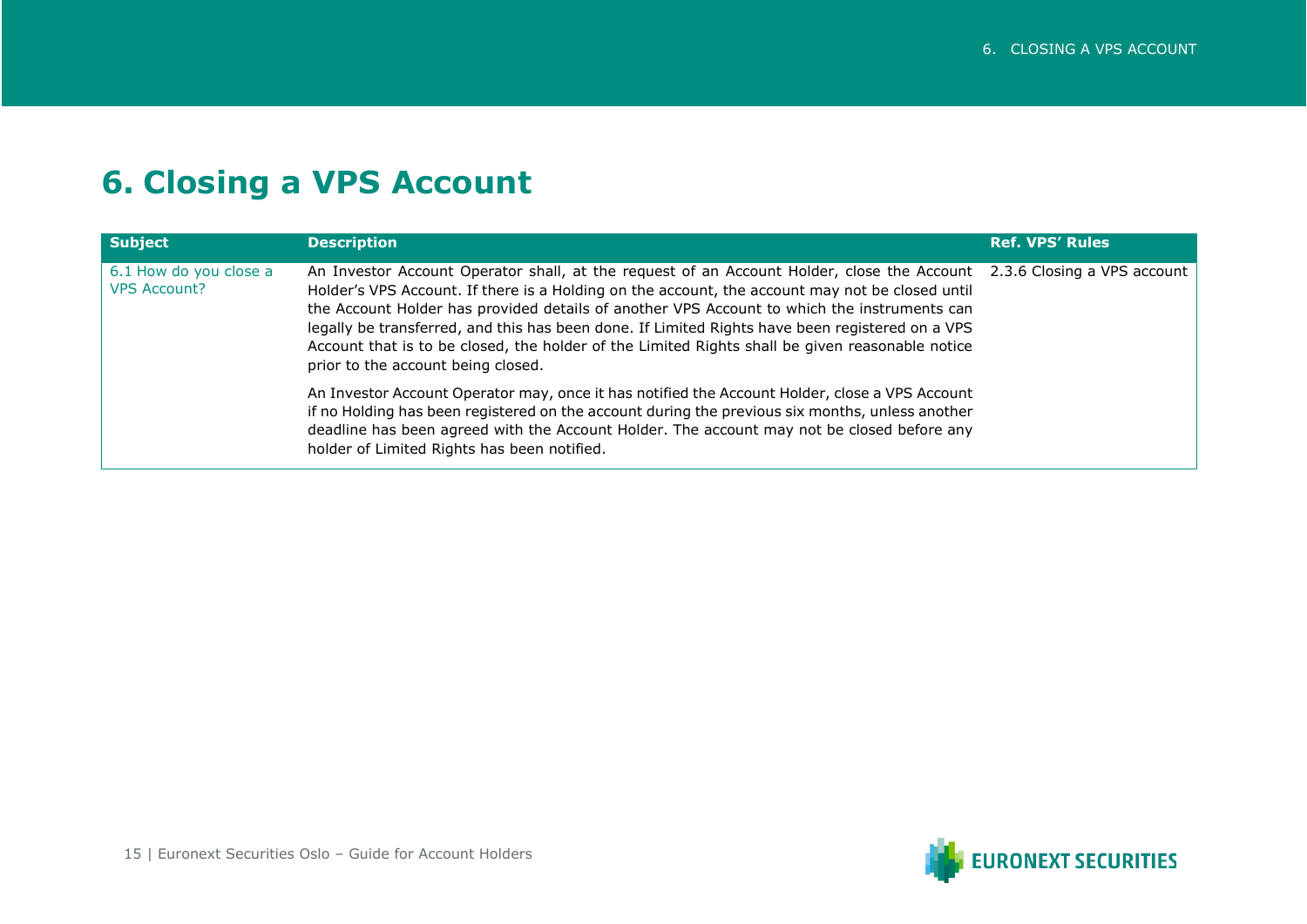#### <span id="page-15-0"></span>**7. Unwinding of Account Operator Activities**

<span id="page-15-1"></span>

| Subject                                                                                                                 | <b>Description</b>                                                                                                                                                                                                                                                                                                                                                                                                                                                                                                                                                                                                                                                                                                                                                                                                                                                                                                                         | <b>Ref. VPS' Rules</b> |
|-------------------------------------------------------------------------------------------------------------------------|--------------------------------------------------------------------------------------------------------------------------------------------------------------------------------------------------------------------------------------------------------------------------------------------------------------------------------------------------------------------------------------------------------------------------------------------------------------------------------------------------------------------------------------------------------------------------------------------------------------------------------------------------------------------------------------------------------------------------------------------------------------------------------------------------------------------------------------------------------------------------------------------------------------------------------------------|------------------------|
| 7.1 What happens if the<br>Account Operator for my<br><b>VPS Account unwinds its</b><br>account operator<br>activities? | In the event that an Account Operator wants to unwind its Account Operator activities, the 2.1.4 Unwinding of Account<br>Account Operator undertakes to actively look for a new Account Operator that will agree to take<br>on its Account Operator activities. In the event that an Account Operator voluntarily unwinds<br>its Account Operator activities and transfers them to a new Account Operator, Account Holders<br>shall be given the opportunity to choose a new Account Operator free of charge for 10 working<br>days after the transfer has taken place. If an Account Holder has not chosen a new Account<br>Operator within this stipulated timeframe, the Account Holder will be deemed to have accepted<br>the account management terms and conditions of the Account Operator that is taking over from<br>the previous Account Operator, and the Account Holder will thus be subject to these terms and<br>conditions. | Operator activities    |

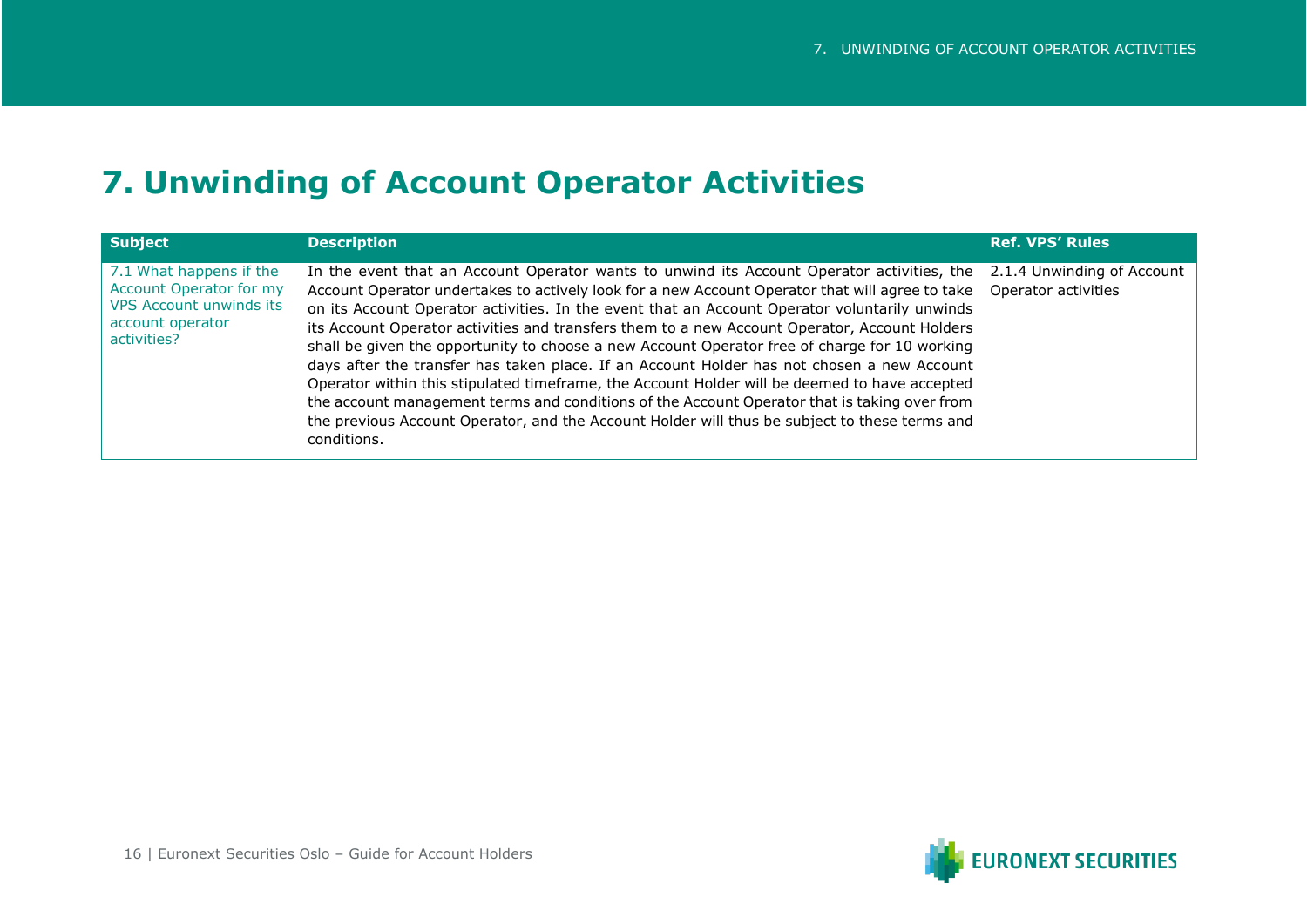#### <span id="page-16-0"></span>**8. Specifically on Secondary Recording**

<span id="page-16-5"></span><span id="page-16-4"></span><span id="page-16-3"></span><span id="page-16-2"></span><span id="page-16-1"></span>

| <b>Subject</b>                                     | <b>Description</b>                                                                                                                                                                                                                                                                                                                                                                                                            | <b>Ref. VPS' Rules</b>                               |
|----------------------------------------------------|-------------------------------------------------------------------------------------------------------------------------------------------------------------------------------------------------------------------------------------------------------------------------------------------------------------------------------------------------------------------------------------------------------------------------------|------------------------------------------------------|
| 8.1 What is a Secondary<br>Recording?              | The term Secondary Recording refers to the recording of instruments in VPS when the 6 Definitions<br>instrument is already registered with a different CSD or is held by a nominee on behalf of VPS<br>in an owner or shareholder register.                                                                                                                                                                                   |                                                      |
|                                                    | When an instrument is primary recorded in VPS, you will as an account holder in VPS be<br>considered as the holder of the financial instrument towards the issuer directly. You will thus<br>have to exercise your rights pertaining to the financial instrument directly towards the issuer.                                                                                                                                 |                                                      |
|                                                    | When an instrument is secondary recorded in VPS, you will as an account holder in VPS be<br>considered as the holder of rights pertaining to the instrument indirectly. You will thus have to<br>exercise your rights pertaining to the financial instrument towards your nominee.                                                                                                                                            |                                                      |
| 8.2 What is a Link<br>Instrument?                  | The term Link Instruments is explained in item 2 above and refers to Secondarily Recorded<br>Instruments that in addition to being registered in VPS are also registered in a different CSD.<br>VPS holds the instrument in the other CSD through a nominee.                                                                                                                                                                  | 6 Definitions                                        |
|                                                    | An overview of Link Instruments is available on VPS' website.                                                                                                                                                                                                                                                                                                                                                                 |                                                      |
| 8.3 What is a Secondarily<br><b>Recorded Fund?</b> | The term Secondarily Recorded Fund is explained in item 2 above and refers to a mutual fund<br>registered in the VPS Register through a Fund Link. VPS is directly or indirectly registered as<br>the owner of the fund in the fund's ownership register.                                                                                                                                                                     | 6 Definitions                                        |
| 8.4 What is an SSL-<br>instrument?                 | An SSL-instrument is such a financial instrument as mentioned in chapter 5 of VPS' Rules. VPS<br>holds the instrument in the Issuer's ownership register through a nominee. SSL-instruments<br>shall be reregistered using a recording model that VPS offers or shall be deregistered by 31<br>December 2022. If such reregistration or deregistration is not completed, VPS has the right to<br>suspend the SSL-instruments. | 5 Transitional rules for<br>recorded SSL-instruments |
|                                                    | An overview of SSL-instruments is available on VPS' website.                                                                                                                                                                                                                                                                                                                                                                  |                                                      |
| 8.5 How can I get<br>information about             | Information on Corporate Actions and other relevant information involving a Link Instrument 3.2.1 Communication<br>that the Issuer Account Operator receives through a CSD Link will be sent to Account Holders                                                                                                                                                                                                               | channel for Account Holders                          |

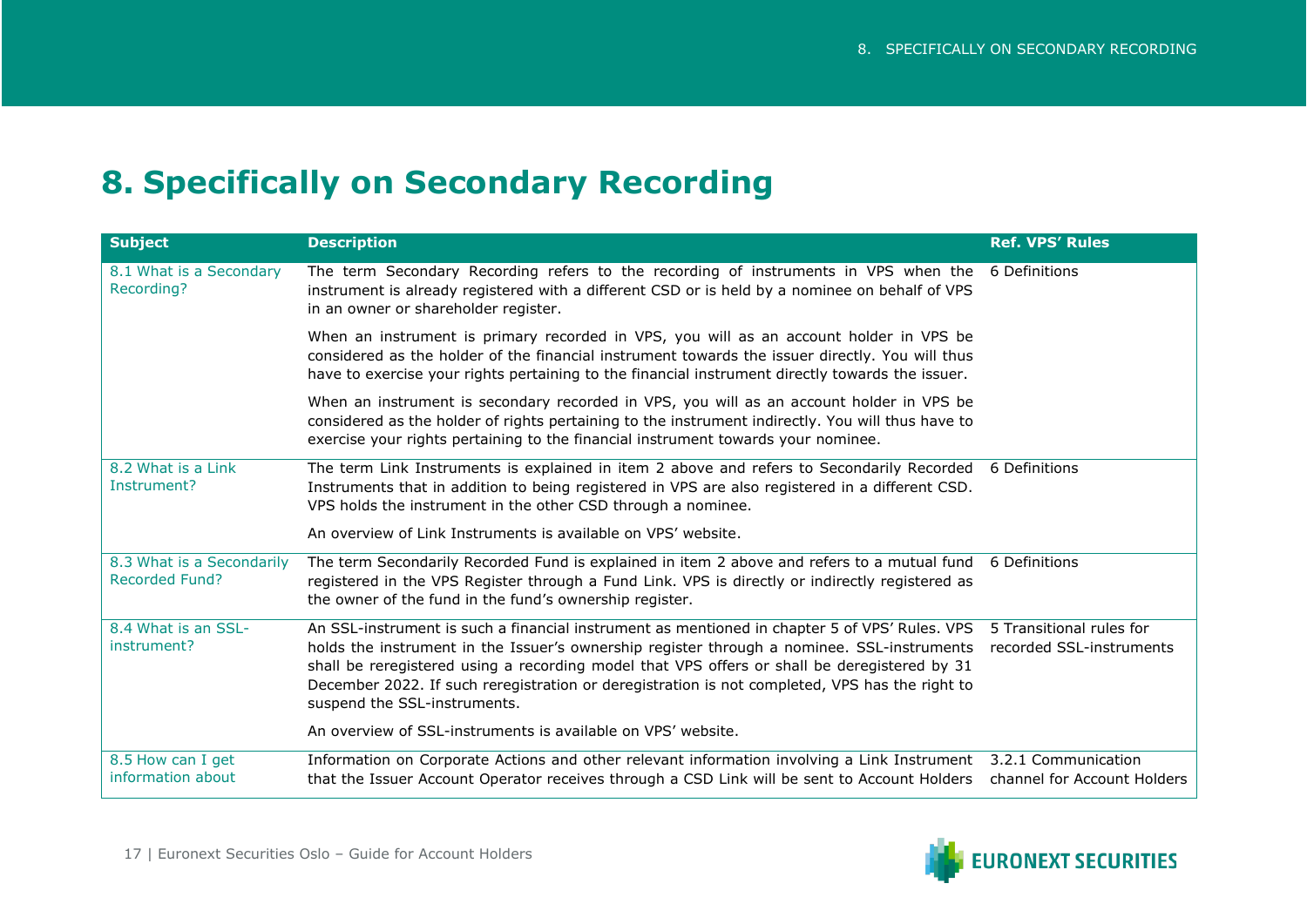<span id="page-17-2"></span><span id="page-17-1"></span><span id="page-17-0"></span>

| <b>Subject</b>                                                                                   | <b>Description</b>                                                                                                                                                                                                                                                                                                                                                                                           | <b>Ref. VPS' Rules</b>                                                                             |
|--------------------------------------------------------------------------------------------------|--------------------------------------------------------------------------------------------------------------------------------------------------------------------------------------------------------------------------------------------------------------------------------------------------------------------------------------------------------------------------------------------------------------|----------------------------------------------------------------------------------------------------|
| <b>Corporate Actions related</b><br>to my Link Instruments?                                      | with Holdings in the Link Instrument through VPS' digital service, cf. chapter 3.2.1 of VPS'<br>Rules.<br>In order to have access to the information as set out above, the Account Holder must have<br>chosen to receive information electronically.                                                                                                                                                         | 4.2.6.2 Information on<br>Corporate Actions and other<br>information involving Link<br>Instruments |
| 8.6 How do I receive<br>dividends on my Link<br>Instruments?                                     | Dividends and other cash benefits related to a Link Instrument as a result of the issuer having<br>made a distribution to which the owners of the Link Instrument are entitled, shall be paid to<br>Account Holders that have a Holding in the Link Instrument on the date that gives the right to<br>the distribution.                                                                                      | 4.2.6.3 Dividends and other<br>cash benefits related to<br>Link Instruments                        |
|                                                                                                  | Cash settlement shall be made to the bank account that the Account Holder with Holdings in<br>the Link Instrument has specified to its Investor Account Operator and that is registered in the<br>VPS Register.                                                                                                                                                                                              |                                                                                                    |
|                                                                                                  | By registering a Holding in a Link Instrument on a VPS Account, an Account Holder is deemed<br>to have consented to VPS settling its payment obligation by way of the Issuer Account Operator<br>ensuring settlement directly towards the Account Holder.                                                                                                                                                    |                                                                                                    |
|                                                                                                  | Where a distribution is denominated in a currency other than NOK, the amount will be converted<br>into NOK on the basis of the relevant exchange rate with the bank carrying out the exchange,<br>unless otherwise determined.                                                                                                                                                                               |                                                                                                    |
|                                                                                                  | If the amount that is received in the CSD Link is less than the total amount that the holders of<br>Holdings in the Link Instrument together should have received, and this is not due to matters<br>for which VPS or the Issuer Account Operator are responsible pursuant to the Central Securities<br>Depositories Act, the amount received will be divided proportionally between the Account<br>Holders. |                                                                                                    |
| 8.7 How do I make<br>payments in connection<br>with issuances related to<br>my Link Instruments? | Account Holders with Holdings in a Link Instrument shall settle cash payments related to the<br>Link Instruments in accordance with the instructions given in connection with the relevant<br>issuance.                                                                                                                                                                                                      | 4.2.6.4 Cash payments in<br>regard to share issues and<br>subscription rights                      |
| 8.8 Transfer of a Holding<br>in Link Instruments in                                              | Account Holders with Holdings in a Link Instrument wanting to deregister a Holding in the VPS<br>Register and Account Holders that wants to register a holding in a Link Instrument in the VPS                                                                                                                                                                                                               | 4.2.7 Cross border-<br>instructions                                                                |

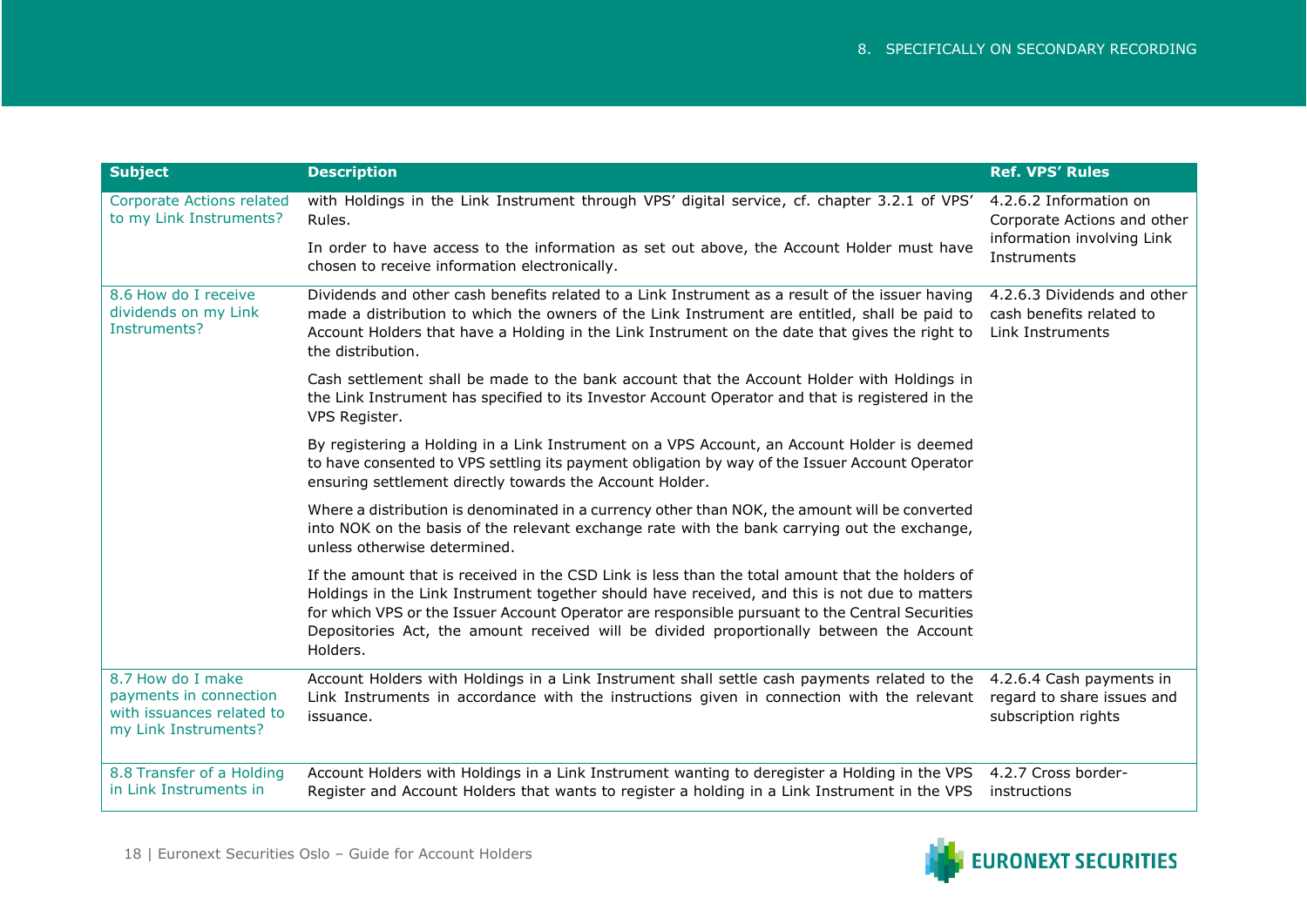<span id="page-18-2"></span><span id="page-18-1"></span><span id="page-18-0"></span>

| <b>Subject</b>                                                                                                | <b>Description</b>                                                                                                                                                                                                                                                                                                                                                                                                                                                                                                                                                                                                                                                                                                                                         | <b>Ref. VPS' Rules</b>                                                                     |
|---------------------------------------------------------------------------------------------------------------|------------------------------------------------------------------------------------------------------------------------------------------------------------------------------------------------------------------------------------------------------------------------------------------------------------------------------------------------------------------------------------------------------------------------------------------------------------------------------------------------------------------------------------------------------------------------------------------------------------------------------------------------------------------------------------------------------------------------------------------------------------|--------------------------------------------------------------------------------------------|
| and out of the VPS<br>Register                                                                                | Register, shall issue Cross-border instructions via, and in accordance with procedures<br>established by, the Account Holder's Investor Account Operator.                                                                                                                                                                                                                                                                                                                                                                                                                                                                                                                                                                                                  |                                                                                            |
| 8.9 Withholding tax<br>related to Link<br><b>Instruments</b>                                                  | For some Link Instruments, an Account Holder may have the option to submit documentation 4.2.6.6 Withholding tax<br>in order to receive dividends taxed at the correct withholding tax rate (relief-at-source),<br>provided that the Account Holder's Investor Account Operator offers this service.                                                                                                                                                                                                                                                                                                                                                                                                                                                       |                                                                                            |
|                                                                                                               | The Account Holder has a duty to obtain and make available the correctly completed<br>documentation needed to receive dividends taxed at the correct withholding tax rate by the<br>applicable deadlines. If the option does not exist, or if the documentation is not submitted by<br>the applicable deadline or is not approved by the relevant Sub-custodian, withholding tax will<br>be deducted at the maximum withholding tax rate. In such a case the Account Holder must<br>apply for a tax refund subsequently.                                                                                                                                                                                                                                   |                                                                                            |
| 8.10 What is the process<br>if my Secondarily<br><b>Recorded Link</b><br>Instrument is to be<br>Deregistered? | Regardless of the reason for which a Secondary Recording of a Link Instrument is to be<br>Deregistered, the Issuer Account Operator shall draw up a plan for the Deregistration.                                                                                                                                                                                                                                                                                                                                                                                                                                                                                                                                                                           | 4.2.11 Procedure for<br>deregistration of a<br>Secondary Recording of a<br>Link Instrument |
|                                                                                                               | The Deregistration plan shall take into account the consequences for third parties, including<br>Account Holders, holders of Limited Rights and the market in its entirety if the financial<br>instrument is listed on a regulated market or another marketplace. The Deregistration plan<br>shall be approved by VPS.                                                                                                                                                                                                                                                                                                                                                                                                                                     |                                                                                            |
|                                                                                                               | The Issuer Account Operator shall, in connection with the Deregistration, ensure that Account<br>Holders' Holdings in the Link Instrument are transferred to securities accounts outside VPS that<br>each Account Holder specifies to its Investor Account Operator. The Issuer Account Operator<br>shall set a deadline for this, which normally shall not be shorter than two months. If the Account<br>Holder has not specified a securities account or it is not possible to transfer the Holding to this<br>account within the deadline, the Holding shall be handled in accordance with the Deregistration<br>plan, e.g. by transferring the Account Holder's Holding to the issuer's owners register or to an<br>account held by another custodian. |                                                                                            |
| 8.11 Dividends and other<br>distributions related to<br><b>Secondarily Recorded</b><br><b>Funds</b>           | When a Secondarily Recorded Fund has made a distribution in connection with a decision taken<br>by the fund that applies to all unit holders in a fund class, and an Account Holder that has a<br>Holding in the Secondarily Recorded Fund is thus entitled to the distribution, the distribution                                                                                                                                                                                                                                                                                                                                                                                                                                                          | 4.3.8.2 Dividends and other<br>distributions related to<br>Secondarily Recorded<br>Funds   |

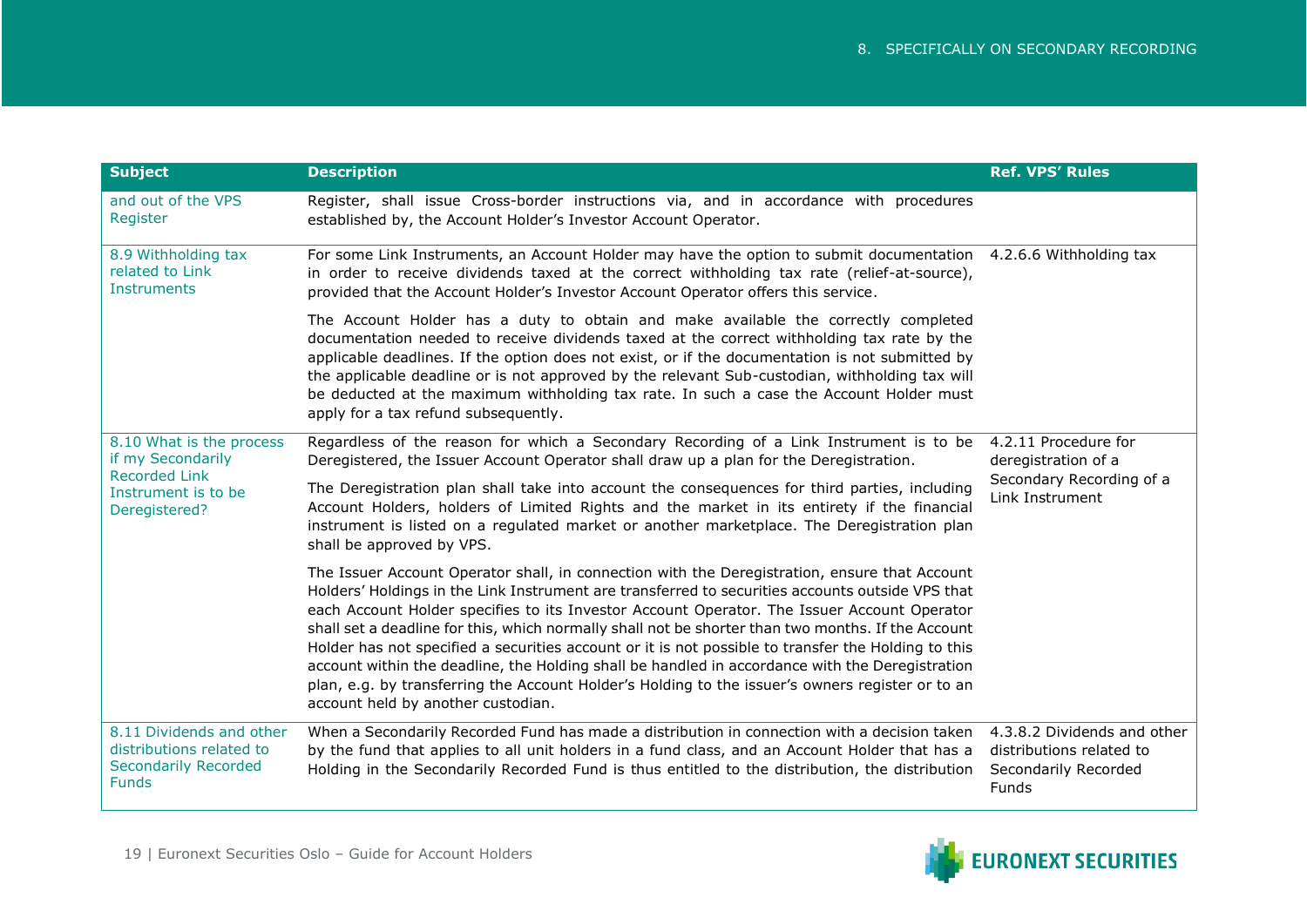<span id="page-19-2"></span><span id="page-19-1"></span><span id="page-19-0"></span>

| <b>Subject</b>                                                                                            | <b>Description</b>                                                                                                                                                                                                                                                                                                                                                                                                                                                                                                                                                                                                                                    | <b>Ref. VPS' Rules</b>                                                                                                                                                              |
|-----------------------------------------------------------------------------------------------------------|-------------------------------------------------------------------------------------------------------------------------------------------------------------------------------------------------------------------------------------------------------------------------------------------------------------------------------------------------------------------------------------------------------------------------------------------------------------------------------------------------------------------------------------------------------------------------------------------------------------------------------------------------------|-------------------------------------------------------------------------------------------------------------------------------------------------------------------------------------|
|                                                                                                           | shall be paid to the bank account that the Account Holder has specified to its Investor Account<br>Operator.                                                                                                                                                                                                                                                                                                                                                                                                                                                                                                                                          |                                                                                                                                                                                     |
| 8.12 Withholding tax<br>related to Secondarily<br><b>Recorded Funds</b>                                   | For all payments the standard maximum tax rate applies.                                                                                                                                                                                                                                                                                                                                                                                                                                                                                                                                                                                               | 4.3.8.3 Withholding tax                                                                                                                                                             |
| 8.13 How do you carry<br>out subscriptions and<br>redemptions in<br><b>Secondarily Recorded</b><br>Funds? | To subscribe for a Secondarily Recorded Fund, an Account Holder shall contact the Distributor.<br>The Account Holder redeems units in a Secondarily Recorded Fund by sending a redemption<br>instruction to the Distributor.                                                                                                                                                                                                                                                                                                                                                                                                                          | 4.3.8.4 Subscription and<br>redemption orders                                                                                                                                       |
|                                                                                                           | The Issuer Account Operator shall settle the cash payment for the redemption directly with the<br>Account Holder.                                                                                                                                                                                                                                                                                                                                                                                                                                                                                                                                     |                                                                                                                                                                                     |
| 8.14 Specific risks related<br>to Secondarily Recorded<br><b>Instruments</b>                              | Neither VPS nor the Issuer Account Operator are responsible for Account Holders that have<br>Holdings in a Secondarily Recorded Instrument being able to exercise their ownership rights<br>against the issuer of the Secondarily Recorded Instrument or for the Account Holders being<br>able to obtain the rights from the issuer to which owners registered in the issuer's owner<br>register are entitled. VPS and the Issuer Account Operator are similarly not liable for any legal<br>effects, or the lack of legal effects, arising from any law other than Norwegian law in connection<br>with registrations in the issuer's owner register. | 4.1.4 Special considerations<br>and risks associated with<br>Secondarily Recorded<br>Instruments<br>4.4 Specifically on liability<br>related to Secondarily<br>Recorded Instruments |
|                                                                                                           | Neither VPS nor the Issuer Account Operator are liable for any financial loss or damage except<br>to the extent that follows from chapter 2.5.13.1 of VPS' Rules.                                                                                                                                                                                                                                                                                                                                                                                                                                                                                     |                                                                                                                                                                                     |
|                                                                                                           | To the extent that VPS or an Issuer Account Operator provides information that is received<br>from an Intermediary concerning a Secondarily Recorded Instrument, the information is<br>provided as received.                                                                                                                                                                                                                                                                                                                                                                                                                                          |                                                                                                                                                                                     |
|                                                                                                           | The Issuer Account Operator registers relevant dates in connection with Corporate Actions,<br>which can differ from those that apply where the Secondarily Recorded Instrument is originally<br>registered. Account Holders must themselves consider any information they receive and<br>whether they need further information. To the extent that an Account Holder needs to act to<br>enforce its rights in relation to the Secondarily Recorded Instrument, the Account Holder must<br>consider and follow any applicable procedures. Account Holders are responsible for providing<br>correct information.                                        |                                                                                                                                                                                     |

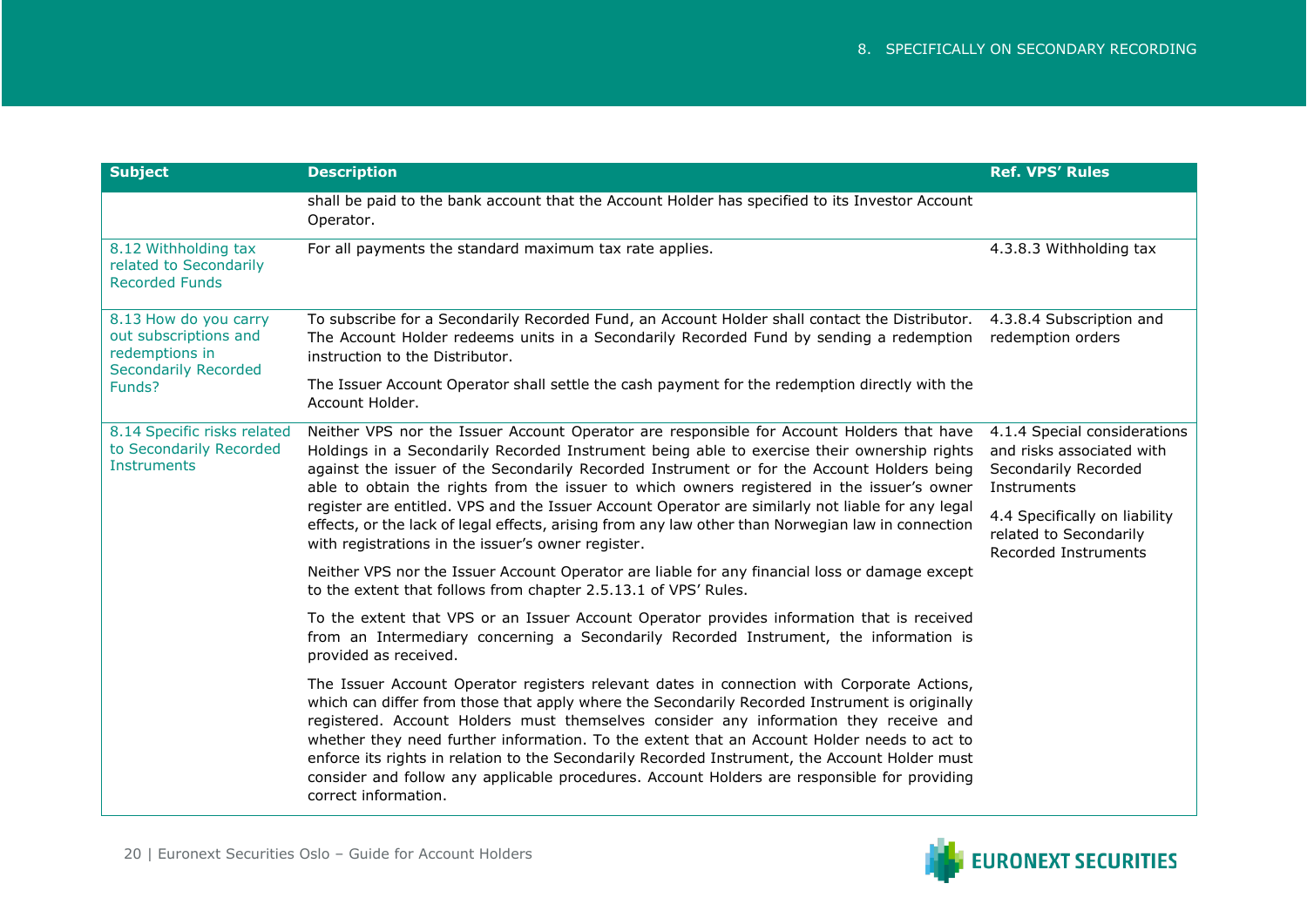#### <span id="page-20-0"></span>**9. Complaints and liability**

<span id="page-20-2"></span><span id="page-20-1"></span>

| <b>Subject</b>                                                                       | <b>Description</b>                                                                                                                               | <b>Ref. VPS' Rules</b>                                                 |
|--------------------------------------------------------------------------------------|--------------------------------------------------------------------------------------------------------------------------------------------------|------------------------------------------------------------------------|
| 9.1 Can I make a<br>complaint related to<br>registrations on my VPS<br>Account?      | Any party with legal interest may file a complaint about matters associated with the Registration<br>Activities.                                 | 2.5.11 Handling of<br>complaints                                       |
|                                                                                      | Complaints may be submitted to VPS or to the Account Operator concerned.                                                                         |                                                                        |
| 9.2 Where do I direct a<br>liability claim for loss<br>related to my VPS<br>Account? | Claims against VPS for damages shall be submitted to VPS. Claims against an Account Operator                                                     | 2.5.11.3 Liability for                                                 |
|                                                                                      | for damages may be submitted to VPS or to the Account Operator concerned.                                                                        | damages pursuant to the<br><b>Central Securities</b><br>Depository Act |
|                                                                                      | Claims for damages shall be processed in accordance with the complaint handling rules that<br>apply to the party to which the claim is directed. |                                                                        |

This publication is for information purposes only and is not a recommendation to engage in investment activities. This publication is provided "as is" without representation or warranty of any kind. Whilst all reasonable care has been taken to ensure the accuracy of the content, Euronext does not guarantee its accuracy or completeness. Euronext will not be held liable for any loss or damages of any nature ensuing from using, trusting or acting on information provided. No information set out or referred to in this publication shall form the basis of any contract. The creation of rights and obligations in respect of financial products that are traded on the exchanges operated by Euronext's subsidiaries shall depend solely on the applicable rules of the market operator. All proprietary rights and interest in or connected with this publication shall vest in Euronext. No part of it may be redistributed or reproduced in any form without the prior written permission of Euronext.

Euronext refers to Euronext N.V. and its affiliates. Information regarding trademarks and intellectual property rights of Euronext is located at euronext.com/terms-use.

© 2022, Euronext N.V. - All rights reserved.